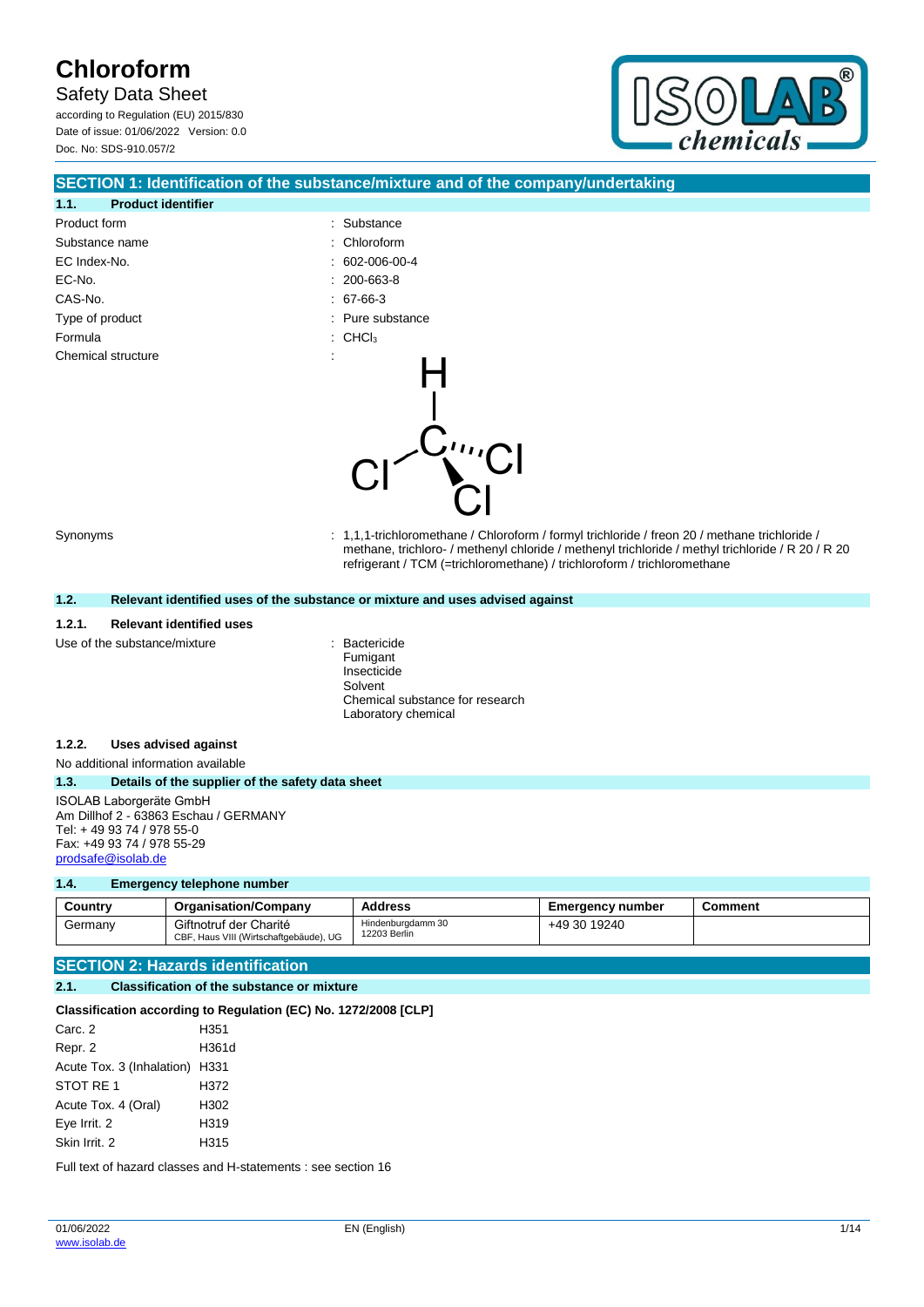## Safety Data Sheet

according to Regulation (EU) 2015/830 Date of issue: 01/06/2022 Version: 0.0 Doc. No: SDS-910.057/2



**Adverse physicochemical, human health and environmental effects** No additional information available

### **2.2. Label elements**

### Labelling according to Regulation (EC) No. 1272/2008 [CLP]

Hazard pictograms (CLP) :

| Hazaru pictugrafijs (ULF)      | GHS06<br>GHS08                                                                                                                                                                                                                                                                                                                                                                                                                                       |
|--------------------------------|------------------------------------------------------------------------------------------------------------------------------------------------------------------------------------------------------------------------------------------------------------------------------------------------------------------------------------------------------------------------------------------------------------------------------------------------------|
| Signal word (CLP)              | Danger                                                                                                                                                                                                                                                                                                                                                                                                                                               |
| Hazard statements (CLP)        | : H351 - Suspected of causing cancer<br>H361d - Suspected of damaging the unborn child<br>H331 - Toxic if inhaled<br>H372 - Causes damage to organs through prolonged or repeated exposure<br>H302 - Harmful if swallowed<br>H319 - Causes serious eye irritation<br>H315 - Causes skin irritation                                                                                                                                                   |
| Precautionary statements (CLP) | $: P302 + P352$ IF ON SKIN: Wash with plenty of soap and water.<br>P304 + P340 - IF INHALED: Remove victim to fresh air and keep at rest in a position<br>comfortable for breathing.<br>P305 + P351 + P338 - IF IN EYES: Rinse cautiously with water for several minutes. Remove<br>contact lenses, if present and easy to do. Continue rinsing.<br>P308 + P310 - IF exposed or concerned: immediately call a POISON CENTER or doctor/<br>physician. |

 $\blacktriangle$ 

#### **2.3. Other hazards**

### No additional information available

| <b>SECTION 3: Composition/information on ingredients</b> |                                                                        |     |  |  |
|----------------------------------------------------------|------------------------------------------------------------------------|-----|--|--|
| 3.1.<br><b>Substances</b>                                |                                                                        |     |  |  |
| <b>Name</b>                                              | <b>Product identifier</b>                                              | %   |  |  |
| Chloroform                                               | (CAS-No.) 67-66-3<br>(EC-No.) 200-663-8<br>(EC Index-No.) 602-006-00-4 | 100 |  |  |

Full text of H-statements: see section 16

#### **3.2. Mixtures**

Not applicable

|                            | <b>SECTION 4: First aid measures</b>  |  |                                                                                                                                                                                                                                                                                                                                                                                                                                                                                                                                                                                                            |  |  |
|----------------------------|---------------------------------------|--|------------------------------------------------------------------------------------------------------------------------------------------------------------------------------------------------------------------------------------------------------------------------------------------------------------------------------------------------------------------------------------------------------------------------------------------------------------------------------------------------------------------------------------------------------------------------------------------------------------|--|--|
| 4.1.                       | Description of first aid measures     |  |                                                                                                                                                                                                                                                                                                                                                                                                                                                                                                                                                                                                            |  |  |
| First-aid measures general |                                       |  | Check the vital functions. Unconscious: maintain adequate airway and respiration. Respiratory<br>arrest: artificial respiration or oxygen. Cardiac arrest: perform resuscitation. Victim conscious<br>with laboured breathing: half-seated. Victim in shock: on his back with legs slightly raised.<br>Vomiting: prevent asphyxia/aspiration pneumonia. Prevent cooling by covering the victim (no<br>warming up). Keep watching the victim. Give psychological aid. Keep the victim calm, avoid<br>physical strain. Depending on the victim's condition: doctor/hospital. Never give alcohol to<br>drink. |  |  |
|                            | First-aid measures after inhalation   |  | Remove the victim into fresh air. Immediately consult a doctor/medical service.                                                                                                                                                                                                                                                                                                                                                                                                                                                                                                                            |  |  |
|                            | First-aid measures after skin contact |  | Wash immediately with lots of water. Soap may be used. Do not apply (chemical) neutralizing<br>agents. Take victim to a doctor if irritation persists.                                                                                                                                                                                                                                                                                                                                                                                                                                                     |  |  |
|                            | First-aid measures after eye contact  |  | : Rinse immediately with plenty of water. Do not apply neutralizing agents. Take victim to an<br>ophthalmologist if irritation persists.                                                                                                                                                                                                                                                                                                                                                                                                                                                                   |  |  |
|                            | First-aid measures after ingestion    |  | Rinse mouth with water. Immediately after ingestion: give lots of water to drink. Do not give<br>milk/oil to drink. Do not induce vomiting. Call Poison Information Centre<br>(www.big.be/antigif.htm). Consult a doctor/medical service if you feel unwell. Ingestion of large<br>quantities: immediately to hospital. Take the container/vomit to the doctor/hospital.                                                                                                                                                                                                                                   |  |  |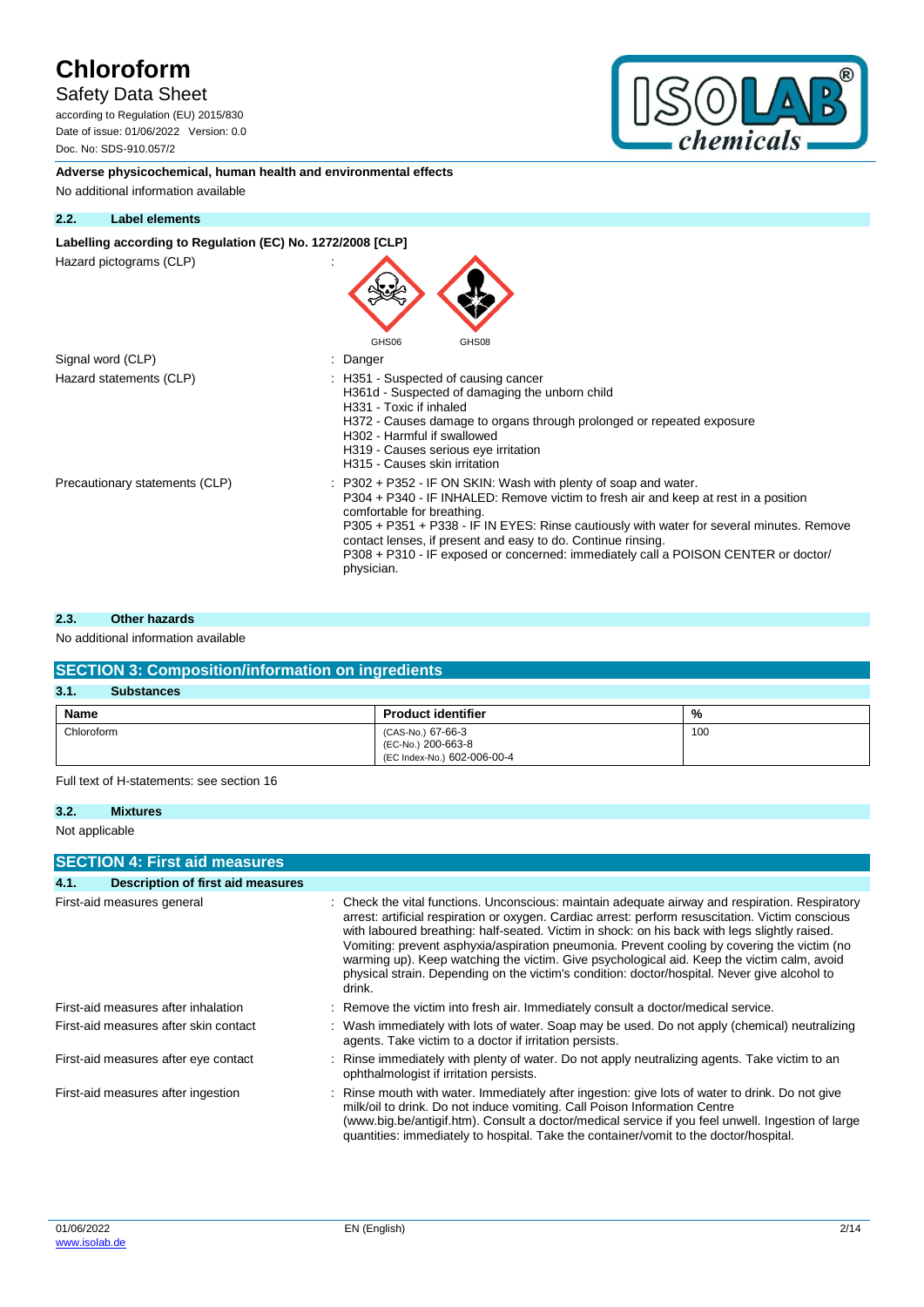## Safety Data Sheet

according to Regulation (EU) 2015/830 Date of issue: 01/06/2022 Version: 0.0 Doc. No: SDS-910.057/2



| 4.2.             | Most important symptoms and effects, both acute and delayed |                                                                                                                                                                                                                                                                                                                           |  |
|------------------|-------------------------------------------------------------|---------------------------------------------------------------------------------------------------------------------------------------------------------------------------------------------------------------------------------------------------------------------------------------------------------------------------|--|
|                  | Symptoms/effects after inhalation                           | : Feeling of weakness. Dry/sore throat. Central nervous system depression. Headache. Nausea.<br>Vomiting. Dizziness. Narcosis. Mental confusion. Drunkenness. Coordination disorders.<br>Disturbances of consciousness. Disturbances of heart rate. Enlargement/affection of the liver.<br>Affection of the renal tissue. |  |
|                  | Symptoms/effects after skin contact                         | Red skin. Dry skin. Tingling/irritation of the skin. ON CONTINUOUS EXPOSURE/CONTACT:<br>Blisters.                                                                                                                                                                                                                         |  |
|                  | Symptoms/effects after eye contact                          | : Irritation of the eye tissue.                                                                                                                                                                                                                                                                                           |  |
|                  | Symptoms/effects after ingestion                            | Risk of aspiration pneumonia. Irritation of the gastric/intestinal mucosa. Symptoms similar to<br>those listed under inhalation.                                                                                                                                                                                          |  |
| Chronic symptoms |                                                             | ON CONTINUOUS/REPEATED EXPOSURE/CONTACT: Behavioural disturbances. Impaired<br>concentration. Delusions. Gastrointestinal complaints. Degeneration of heart tissue.<br>Enlargement/affection of the liver. Yellow skin. Affection of the renal tissue.                                                                    |  |
| 4.3.             |                                                             | Indication of any immediate medical attention and special treatment needed                                                                                                                                                                                                                                                |  |
|                  | No additional information available                         |                                                                                                                                                                                                                                                                                                                           |  |
|                  | <b>SECTION 5: Fire-fighting measures</b>                    |                                                                                                                                                                                                                                                                                                                           |  |
| 5.1.             | <b>Extinguishing media</b>                                  |                                                                                                                                                                                                                                                                                                                           |  |
|                  | Suitable extinguishing media                                | Adapt extinguishing media to the environment.                                                                                                                                                                                                                                                                             |  |
|                  | Unsuitable extinguishing media                              | : No unsuitable extinguishing media known.                                                                                                                                                                                                                                                                                |  |
| 5.2.             | Special hazards arising from the substance or mixture       |                                                                                                                                                                                                                                                                                                                           |  |
| Fire hazard      |                                                             | : DIRECT FIRE HAZARD. Non-flammable. INDIRECT FIRE HAZARD. May build up electrostatic<br>charges: risk of ignition. Reactions involving a fire hazard: see "Reactivity Hazard".                                                                                                                                           |  |
|                  | Explosion hazard                                            | : INDIRECT EXPLOSION HAZARD. Reactions with explosion hazards: see "Reactivity Hazard".                                                                                                                                                                                                                                   |  |
| 5.3.             | <b>Advice for firefighters</b>                              |                                                                                                                                                                                                                                                                                                                           |  |
|                  | Firefighting instructions                                   | Cool tanks/drums with water spray/remove them into safety. Do not move the load if exposed to<br>heat. Dilute toxic gases with water spray. Take account of toxic fire-fighting water. Use water<br>moderately and if possible collect or contain it.                                                                     |  |
|                  | <b>SECTION 6: Accidental release measures</b>               |                                                                                                                                                                                                                                                                                                                           |  |
| 6.1.             |                                                             | Personal precautions, protective equipment and emergency procedures                                                                                                                                                                                                                                                       |  |

| 6.1.                    | Personal precautions, protective equipment and emergency procedures |  |                                                                                                                                                                                                                                                                                                                                                                                                                                                     |  |
|-------------------------|---------------------------------------------------------------------|--|-----------------------------------------------------------------------------------------------------------------------------------------------------------------------------------------------------------------------------------------------------------------------------------------------------------------------------------------------------------------------------------------------------------------------------------------------------|--|
| 6.1.1.                  | For non-emergency personnel                                         |  |                                                                                                                                                                                                                                                                                                                                                                                                                                                     |  |
|                         | Protective equipment                                                |  | Gloves. Protective goggles. Head/neck protection. Protective clothing. Large spills/in enclosed<br>spaces: gas-tight suit. Reactivity hazard: gas-tight suit. See "Material-Handling" to select<br>protective clothing.                                                                                                                                                                                                                             |  |
| Emergency procedures    |                                                                     |  | Keep upwind. Mark the danger area. Consider evacuation. Seal off low-lying areas. Close<br>doors and windows of adjacent premises. No naked flames. Keep containers closed. Protect<br>substance against light. Wash contaminated clothes.                                                                                                                                                                                                          |  |
| 6.1.2.                  | For emergency responders                                            |  |                                                                                                                                                                                                                                                                                                                                                                                                                                                     |  |
|                         | No additional information available                                 |  |                                                                                                                                                                                                                                                                                                                                                                                                                                                     |  |
| 6.2.                    | <b>Environmental precautions</b>                                    |  |                                                                                                                                                                                                                                                                                                                                                                                                                                                     |  |
|                         | Prevent soil and water pollution. Prevent spreading in sewers.      |  |                                                                                                                                                                                                                                                                                                                                                                                                                                                     |  |
| 6.3.                    | Methods and material for containment and cleaning up                |  |                                                                                                                                                                                                                                                                                                                                                                                                                                                     |  |
| For containment         |                                                                     |  | : Contain released substance, pump into suitable containers. Consult "Material-handling" to<br>select material of containers. Plug the leak, cut off the supply. Dam up the liquid spill. Try to<br>reduce evaporation. Provide equipment/receptacles with earthing. Dilute toxic gases/vapours<br>with water spray. Take account of toxic/corrosive precipitation water.                                                                           |  |
| Methods for cleaning up |                                                                     |  | Take up liquid spill into inert absorbent material, e.g.: sand, earth, vermiculite. Scoop absorbed<br>substance into closing containers. See "Material-handling" for suitable container materials.<br>Carefully collect the spill/leftovers. Damaged/cooled tanks must be emptied. Clean<br>contaminated surfaces with an excess of water. Take collected spill to manufacturer/competent<br>authority. Wash clothing and equipment after handling. |  |

No additional information available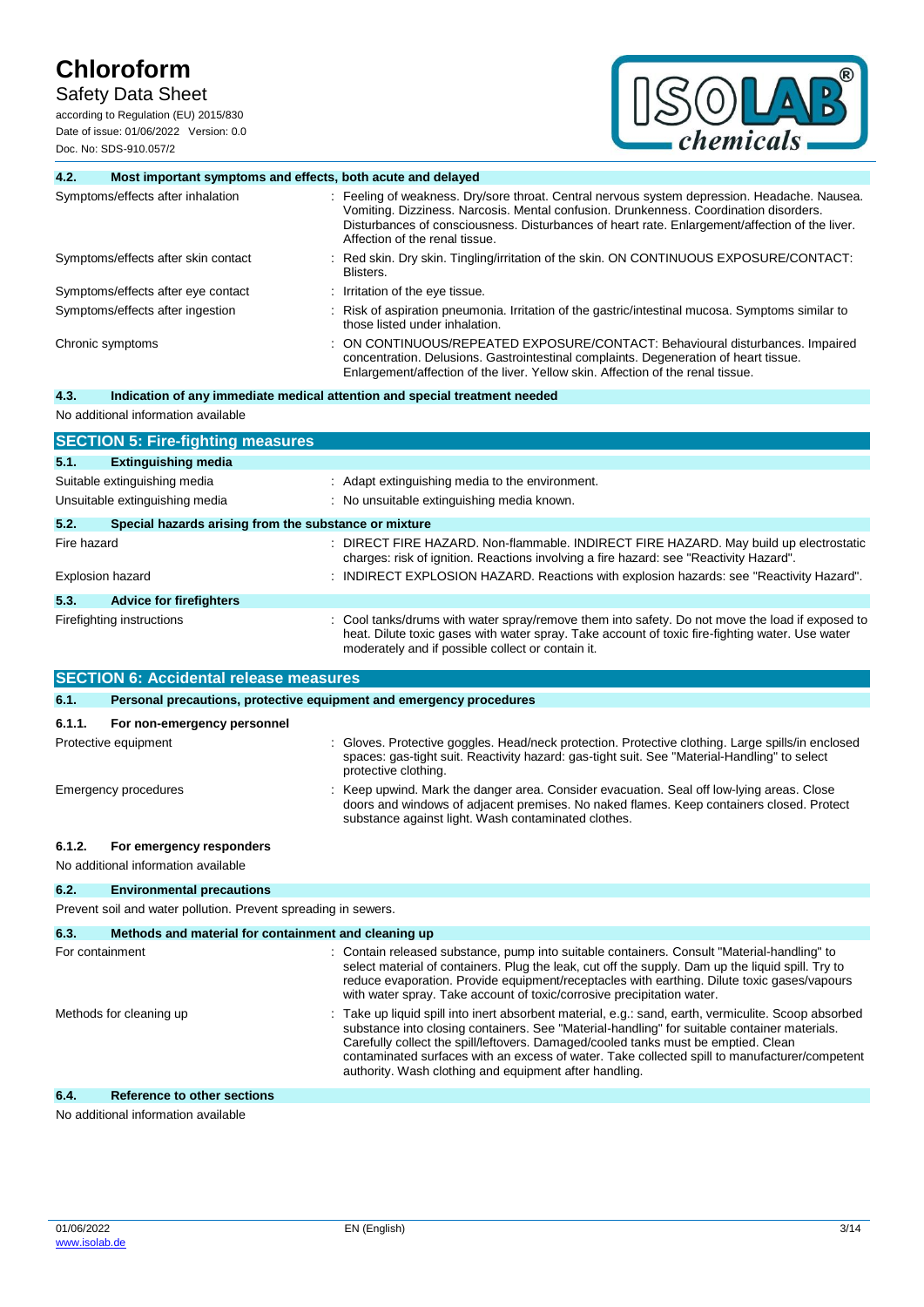## Safety Data Sheet

according to Regulation (EU) 2015/830 Date of issue: 01/06/2022 Version: 0.0 Doc. No: SDS-910.057/2



**SECTION 7: Handling and storage**

| 7.1.                          | <b>Precautions for safe handling</b>                         |                                                                                                                                                                                                                                                                                                                                                                                                                                                                                  |  |
|-------------------------------|--------------------------------------------------------------|----------------------------------------------------------------------------------------------------------------------------------------------------------------------------------------------------------------------------------------------------------------------------------------------------------------------------------------------------------------------------------------------------------------------------------------------------------------------------------|--|
| Precautions for safe handling |                                                              | Comply with the legal requirements. Remove contaminated clothing immediately. Clean<br>contaminated clothing. Thoroughly clean/dry the installation before use. Do not discharge the<br>waste into the drain. Use earthed equipment. Keep away from naked flames/heat. Observe<br>strict hygiene. Keep container tightly closed. Measure the concentration in the air regularly.<br>Carry operations in the open/under local exhaust/ventilation or with respiratory protection. |  |
| 7.2.                          | Conditions for safe storage, including any incompatibilities |                                                                                                                                                                                                                                                                                                                                                                                                                                                                                  |  |
|                               | Heat and ignition sources                                    | : KEEP SUBSTANCE AWAY FROM: heat sources.                                                                                                                                                                                                                                                                                                                                                                                                                                        |  |
| Information on mixed storage  |                                                              | : KEEP SUBSTANCE AWAY FROM: oxidizing agents. (strong) acids. (strong) bases.                                                                                                                                                                                                                                                                                                                                                                                                    |  |
| Storage area                  |                                                              | Store in a dark area. Ventilation at floor level. Fireproof storeroom. Provide for a tub to collect<br>spills. Provide the tank with earthing. Unauthorized persons are not admitted. Store only in a<br>limited quantity. Meet the legal requirements. Store at ambient temperature.                                                                                                                                                                                            |  |
|                               | Special rules on packaging                                   | : SPECIAL REQUIREMENTS: hermetical. clean. opaque. correctly labelled. meet the legal<br>requirements. Secure fragile packagings in solid containers.                                                                                                                                                                                                                                                                                                                            |  |
| Packaging materials           |                                                              | : SUITABLE MATERIAL: metal. steel. stainless steel. iron. glass. tin. MATERIAL TO AVOID:<br>aluminium. copper.                                                                                                                                                                                                                                                                                                                                                                   |  |

## **7.3. Specific end use(s)**

No additional information available

## **SECTION 8: Exposure controls/personal protection**

| 8.1.<br><b>Control parameters</b> |                                                            |                                                                                                                                                                                                                                                                                                                                                                                                                                                                                                                                    |
|-----------------------------------|------------------------------------------------------------|------------------------------------------------------------------------------------------------------------------------------------------------------------------------------------------------------------------------------------------------------------------------------------------------------------------------------------------------------------------------------------------------------------------------------------------------------------------------------------------------------------------------------------|
| <b>Chloroform (67-66-3)</b>       |                                                            |                                                                                                                                                                                                                                                                                                                                                                                                                                                                                                                                    |
| EU                                | Local name                                                 | Chloroform                                                                                                                                                                                                                                                                                                                                                                                                                                                                                                                         |
| EU                                | IOELV TWA (mg/m <sup>3</sup> )                             | 10 mg/m <sup>3</sup> (Chloroform; EU; Time-weighted average<br>exposure limit 8 h; Indicative occupational exposure<br>limit value)                                                                                                                                                                                                                                                                                                                                                                                                |
| <b>EU</b>                         | IOELV TWA (ppm)                                            | 2 ppm (Chloroform; EU; Time-weighted average<br>exposure limit 8 h; Indicative occupational exposure<br>limit value)                                                                                                                                                                                                                                                                                                                                                                                                               |
| EU                                | <b>Notes</b>                                               | Skin                                                                                                                                                                                                                                                                                                                                                                                                                                                                                                                               |
| Austria                           | Local name                                                 | Trichlormethan (R 20)                                                                                                                                                                                                                                                                                                                                                                                                                                                                                                              |
| Austria                           | $MAK$ (mg/m <sup>3</sup> )                                 | $10 \text{ mg/m}^3$                                                                                                                                                                                                                                                                                                                                                                                                                                                                                                                |
| Austria                           | MAK (ppm)                                                  | 2 ppm                                                                                                                                                                                                                                                                                                                                                                                                                                                                                                                              |
| Austria                           | Remark (AT)                                                | Н                                                                                                                                                                                                                                                                                                                                                                                                                                                                                                                                  |
| Belgium                           | Local name                                                 | Chloroforme # Chloroform                                                                                                                                                                                                                                                                                                                                                                                                                                                                                                           |
| Belgium                           | Limit value $(mg/m3)$                                      | 10 mg/m <sup>3</sup> (Chloroforme; Belgium; Time-weighted<br>average exposure limit 8 h)                                                                                                                                                                                                                                                                                                                                                                                                                                           |
| Belgium                           | Limit value (ppm)                                          | 2 ppm (Chloroforme; Belgium; Time-weighted average<br>exposure limit 8 h)                                                                                                                                                                                                                                                                                                                                                                                                                                                          |
| Belgium                           | Remark (BE)                                                | D: La mention D signifie que la résorption de l'agent,<br>via la peau, les muqueuses ou les yeux, constitue une<br>partie importante de l'exposition totale. Cette<br>résorption peut se faire tant par contact direct que par<br>présence de l'agent dans l'air. # De vermelding D<br>betekent dat de opname van het agens via de huid, de<br>slijmvliezen of de ogen een belangrijk deel van de<br>totale blootstelling vormt. Deze opname kan het<br>gevolg zijn van zowel direct contact als zijn<br>aanwezigheid in de lucht. |
| <b>Bulgaria</b>                   | Local name                                                 | Хлороформ                                                                                                                                                                                                                                                                                                                                                                                                                                                                                                                          |
| <b>Bulgaria</b>                   | OEL TWA (mg/m <sup>3</sup> )                               | $10$ mg/m <sup>3</sup>                                                                                                                                                                                                                                                                                                                                                                                                                                                                                                             |
| <b>Bulgaria</b>                   | OEL TWA (ppm)                                              | 2 ppm                                                                                                                                                                                                                                                                                                                                                                                                                                                                                                                              |
| <b>Bulgaria</b>                   | <b>Notes</b>                                               | Кожа (възможна е значителна резорбция чрез<br>кожата); • (Химични агенти, за които са определени<br>гранични стойности във въздуха на работната<br>среда за Европейската общност)                                                                                                                                                                                                                                                                                                                                                  |
| Croatia                           | Local name                                                 | Kloroform; (Triklorometan)                                                                                                                                                                                                                                                                                                                                                                                                                                                                                                         |
| Croatia                           | GVI (granična vrijednost izloženosti) (mg/m <sup>3</sup> ) | 10 mg/ $m3$                                                                                                                                                                                                                                                                                                                                                                                                                                                                                                                        |
| Croatia                           | GVI (granična vrijednost izloženosti) (ppm)                | 2 ppm                                                                                                                                                                                                                                                                                                                                                                                                                                                                                                                              |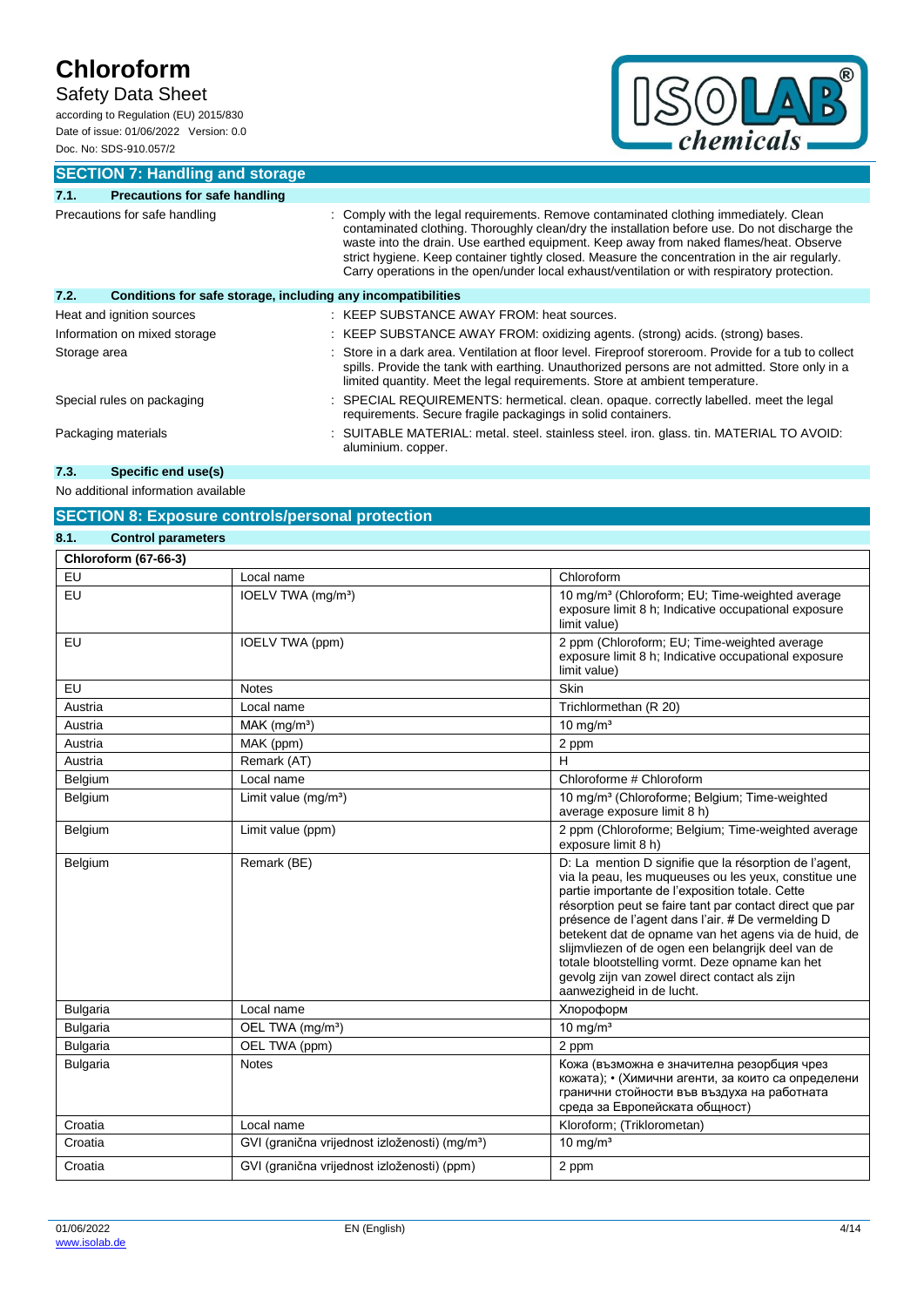# Safety Data Sheet



| <b>Chloroform (67-66-3)</b> |                                                                                                                     |                                                                                                                                                                                                                                                                                                                                      |
|-----------------------------|---------------------------------------------------------------------------------------------------------------------|--------------------------------------------------------------------------------------------------------------------------------------------------------------------------------------------------------------------------------------------------------------------------------------------------------------------------------------|
| Croatia                     | Naznake (HR)                                                                                                        | K (Skin): (naznaka da tvar može štetno djelovati kroz<br>kožu); EU* (naznaka da se radi o tvarima za koje su<br>utvrđene indikativne granične vrijednosti izloženosti<br>prema Direktivi 2000/39/ EC (prva lista)); Xn (Štetno);<br>Karc. kat. 3 (tvari koje izazivaju zabrinutost zbog<br>mogućeg karcinogenog djelovanja na ljude) |
| Czech Republic              | Local name                                                                                                          | Trichlormethan                                                                                                                                                                                                                                                                                                                       |
| <b>Czech Republic</b>       | Expoziční limity (PEL) (mg/m <sup>3</sup> )                                                                         | 10 mg/m <sup>3</sup>                                                                                                                                                                                                                                                                                                                 |
| <b>Czech Republic</b>       | Expoziční limity (PEL) (ppm)                                                                                        | 2.1 ppm                                                                                                                                                                                                                                                                                                                              |
| <b>Czech Republic</b>       | Expoziční limity (NPK-P) (mg/m <sup>3</sup> )                                                                       | $20 \text{ mg/m}^3$                                                                                                                                                                                                                                                                                                                  |
| Czech Republic              | Expoziční limity (NPK-P) (ppm)                                                                                      | 4 ppm                                                                                                                                                                                                                                                                                                                                |
| <b>Czech Republic</b>       | Remark (CZ)                                                                                                         | P, D                                                                                                                                                                                                                                                                                                                                 |
| Denmark                     | Local name                                                                                                          | Chloroform (Trichlormethan)                                                                                                                                                                                                                                                                                                          |
| Denmark                     | Grænseværdie (langvarig) (mg/m <sup>3</sup> )                                                                       | 10 mg/ $m3$                                                                                                                                                                                                                                                                                                                          |
| Denmark                     | Grænseværdie (langvarig) (ppm)                                                                                      | 2 ppm                                                                                                                                                                                                                                                                                                                                |
| Denmark                     | Anmærkninger (DK)                                                                                                   | E (betyder, at stoffet har en EF-grænseværdi);                                                                                                                                                                                                                                                                                       |
|                             |                                                                                                                     | H (betyder, at stoffet kan optages gennem huden);<br>K (betyder, at stoffet anses for at kunne være<br>kræftfremkaldende)                                                                                                                                                                                                            |
| Finland                     | Local name                                                                                                          | Kloroformi                                                                                                                                                                                                                                                                                                                           |
| Finland                     | HTP-arvo $(8h)$ (mg/m <sup>3</sup> )                                                                                | 10 mg/ $m3$                                                                                                                                                                                                                                                                                                                          |
| Finland                     | HTP-arvo (8h) (ppm)                                                                                                 | 2 ppm                                                                                                                                                                                                                                                                                                                                |
| Finland                     | HTP-arvo (15 min)                                                                                                   | $20 \text{ mg/m}^3$                                                                                                                                                                                                                                                                                                                  |
| Finland                     | HTP-arvo (15 min) (ppm)                                                                                             | 4 ppm                                                                                                                                                                                                                                                                                                                                |
| Finland                     | Huomautus (FI)                                                                                                      | iho                                                                                                                                                                                                                                                                                                                                  |
| France                      | Local name                                                                                                          | Trichlorométhane (Chloroforme)                                                                                                                                                                                                                                                                                                       |
| France                      | $VME$ (mg/m <sup>3</sup> )                                                                                          | 10 mg/m <sup>3</sup> (Trichlorométhane; France; Time-weighted<br>average exposure limit 8 h; VRC: Valeur réglementaire<br>contraignante)                                                                                                                                                                                             |
| France                      | VME (ppm)                                                                                                           | 2 ppm (Trichlorométhane; France; Time-weighted<br>average exposure limit 8 h; VRC: Valeur réglementaire<br>contraignante)                                                                                                                                                                                                            |
| France                      | $VLE$ (mg/m <sup>3</sup> )                                                                                          | 250 mg/m <sup>3</sup> (Trichlorométhane; France; Short time<br>value; VL: Valeur non réglementaire indicative)                                                                                                                                                                                                                       |
| France                      | VLE (ppm)                                                                                                           | 50 ppm (Trichlorométhane; France; Short time value;<br>VL: Valeur non réglementaire indicative)                                                                                                                                                                                                                                      |
| France                      | Note (FR)                                                                                                           | VME règlementaire contraignante; VLE<br>recommandée/admise: risque de pénétration<br>percutanée; substance classée cancérogène de<br>catégorie 2                                                                                                                                                                                     |
| Germany                     | Local name                                                                                                          | Trichlormethan (Chloroform)                                                                                                                                                                                                                                                                                                          |
| Germany<br>Germany          | TRGS 900 Occupational exposure limit value (mg/m <sup>3</sup> )<br>TRGS 900 Occupational exposure limit value (ppm) | $2.5$ mg/m <sup>3</sup><br>$0.5$ ppm                                                                                                                                                                                                                                                                                                 |
| Germany                     | Remark (TRGS 900)                                                                                                   | DFG,EU,Y,H,X                                                                                                                                                                                                                                                                                                                         |
| Gibraltar                   | Eight hours mg/m3                                                                                                   | 10 mg/ $m3$                                                                                                                                                                                                                                                                                                                          |
| Gibraltar                   | Eight hours ppm                                                                                                     | 2 ppm                                                                                                                                                                                                                                                                                                                                |
| Gibraltar                   | Name of agent                                                                                                       | Chloroform                                                                                                                                                                                                                                                                                                                           |
| Gibraltar                   | Notation                                                                                                            | Skin                                                                                                                                                                                                                                                                                                                                 |
| Greece                      | OEL TWA (mg/m <sup>3</sup> )                                                                                        | 50 mg/ $m3$                                                                                                                                                                                                                                                                                                                          |
| Greece                      | OEL TWA (ppm)<br>Local name                                                                                         | 10 ppm<br><b>KLOROFORM</b>                                                                                                                                                                                                                                                                                                           |
| Hungary                     | AK-érték                                                                                                            | 10 mg/m <sup>3</sup>                                                                                                                                                                                                                                                                                                                 |
| Hungary                     |                                                                                                                     |                                                                                                                                                                                                                                                                                                                                      |
| Hungary                     | CK-érték                                                                                                            | $10$ mg/m <sup>3</sup>                                                                                                                                                                                                                                                                                                               |
| Hungary                     | Megjegyzések (HU)                                                                                                   | VI.                                                                                                                                                                                                                                                                                                                                  |
| Ireland                     | Local name                                                                                                          | Chloroform                                                                                                                                                                                                                                                                                                                           |
| 01/06/2022                  | EN (English)                                                                                                        | 5/14                                                                                                                                                                                                                                                                                                                                 |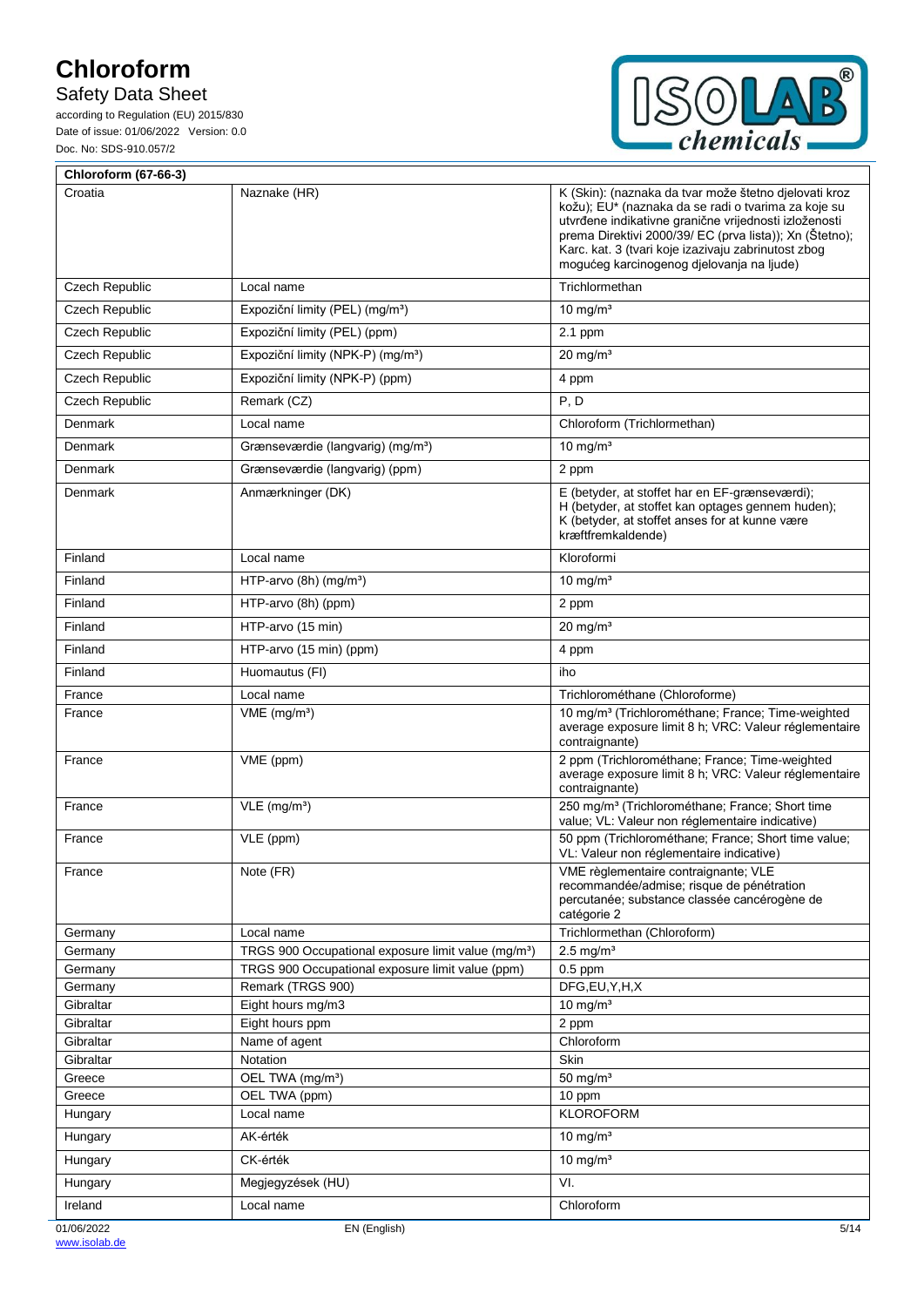# Safety Data Sheet



| <b>Chloroform (67-66-3)</b> |                                            |                                                                                                                                         |
|-----------------------------|--------------------------------------------|-----------------------------------------------------------------------------------------------------------------------------------------|
| Ireland                     | OEL (8 hours ref) (mg/m <sup>3</sup> )     | $9.8 \text{ mg/m}^3$                                                                                                                    |
| Ireland                     | OEL (8 hours ref) (ppm)                    | 2 ppm                                                                                                                                   |
| Ireland                     | Notes (IE)                                 | Sk, IOELV                                                                                                                               |
| Italy                       | Local name                                 | Cloroformio                                                                                                                             |
| Italy                       | OEL TWA (mg/m <sup>3</sup> )               | 10 mg/ $m3$                                                                                                                             |
| Italy                       | OEL TWA (ppm)                              | 2 ppm                                                                                                                                   |
| Latvia                      | Local name                                 | Hloroforms (trihlormetāns)                                                                                                              |
| Latvia                      | OEL TWA (mg/m <sup>3</sup> )               | 10 mg/ $m3$                                                                                                                             |
| Latvia                      | OEL TWA (ppm)                              | 2 ppm                                                                                                                                   |
| Luxembourg                  | Local name                                 | Chloroforme                                                                                                                             |
| Luxembourg                  | OEL TWA (mg/m <sup>3</sup> )               | 10 mg/ $m3$                                                                                                                             |
| Luxembourg                  | OEL TWA (ppm)                              | 2 ppm                                                                                                                                   |
| Malta                       | Local name                                 | Chloroform                                                                                                                              |
| Malta                       | OEL TWA (mg/m <sup>3</sup> )               | 10 mg/ $m3$                                                                                                                             |
| Malta                       | OEL TWA (ppm)                              | 2 ppm                                                                                                                                   |
| Netherlands                 | Local name                                 | Chloroform                                                                                                                              |
| Netherlands                 | Grenswaarde TGG 8H (mg/m <sup>3</sup> )    | 5 mg/m <sup>3</sup> (Chloroform; Netherlands; Time-weighted<br>average exposure limit 8 h; Public occupational<br>exposure limit value) |
| Netherlands                 | Grenswaarde TGG 8H (ppm)                   | 1 ppm (Chloroform; Netherlands; Time-weighted<br>average exposure limit 8 h; Public occupational<br>exposure limit value)               |
| Netherlands                 | Grenswaarde TGG 15MIN (mg/m <sup>3</sup> ) | 25 mg/m <sup>3</sup> (Chloroform; Netherlands; Short time value;<br>Public occupational exposure limit value)                           |
| Netherlands                 | Grenswaarde TGG 15MIN (ppm)                | 5 ppm (Chloroform; Netherlands; Short time value;<br>Public occupational exposure limit value)                                          |
| Poland                      | Local name                                 | Chloroform                                                                                                                              |
| Poland                      | $NDS$ (mg/m <sup>3</sup> )                 | $8 \text{ mg/m}^3$                                                                                                                      |
| Portugal                    | Local name                                 | Clorofórmio (Triclorometano)                                                                                                            |
| Portugal                    | OEL TWA (ppm)                              | 10 ppm                                                                                                                                  |
| Romania                     | Local name                                 | Cloroform (triclormetan)                                                                                                                |
| Romania                     | OEL TWA (mg/m <sup>3</sup> )               | 10 mg/ $m3$                                                                                                                             |
| Romania                     | OEL TWA (ppm)                              | 2 ppm                                                                                                                                   |
| Slovakia                    | Local name                                 | Chloroform (trichlórmetán)                                                                                                              |
| Slovakia                    | NPHV (priemerná) (mg/m <sup>3</sup> )      | 10 mg/ $m3$                                                                                                                             |
| Slovakia                    | NPHV (priemerná) (ppm)                     | 2 ppm                                                                                                                                   |
| Slovakia                    | Upozornenie (SK)                           | K - znamená, že faktor môže byť ľahko absorbovaný<br>kožou                                                                              |
| Slovenia                    | Local name                                 | triklorometan (kloroform)                                                                                                               |
| Slovenia                    | OEL TWA (mg/m <sup>3</sup> )               | 10 mg/m $\frac{1}{3}$                                                                                                                   |
| Slovenia                    | OEL TWA (ppm)                              | 2 ppm                                                                                                                                   |
| Spain                       | Local name                                 | Triclorometano (Cloroformo)                                                                                                             |
| Spain                       | VLA-ED (mg/m <sup>3</sup> )                | 10 mg/ $m3$                                                                                                                             |
| Spain                       | VLA-ED (ppm)                               | 2 ppm                                                                                                                                   |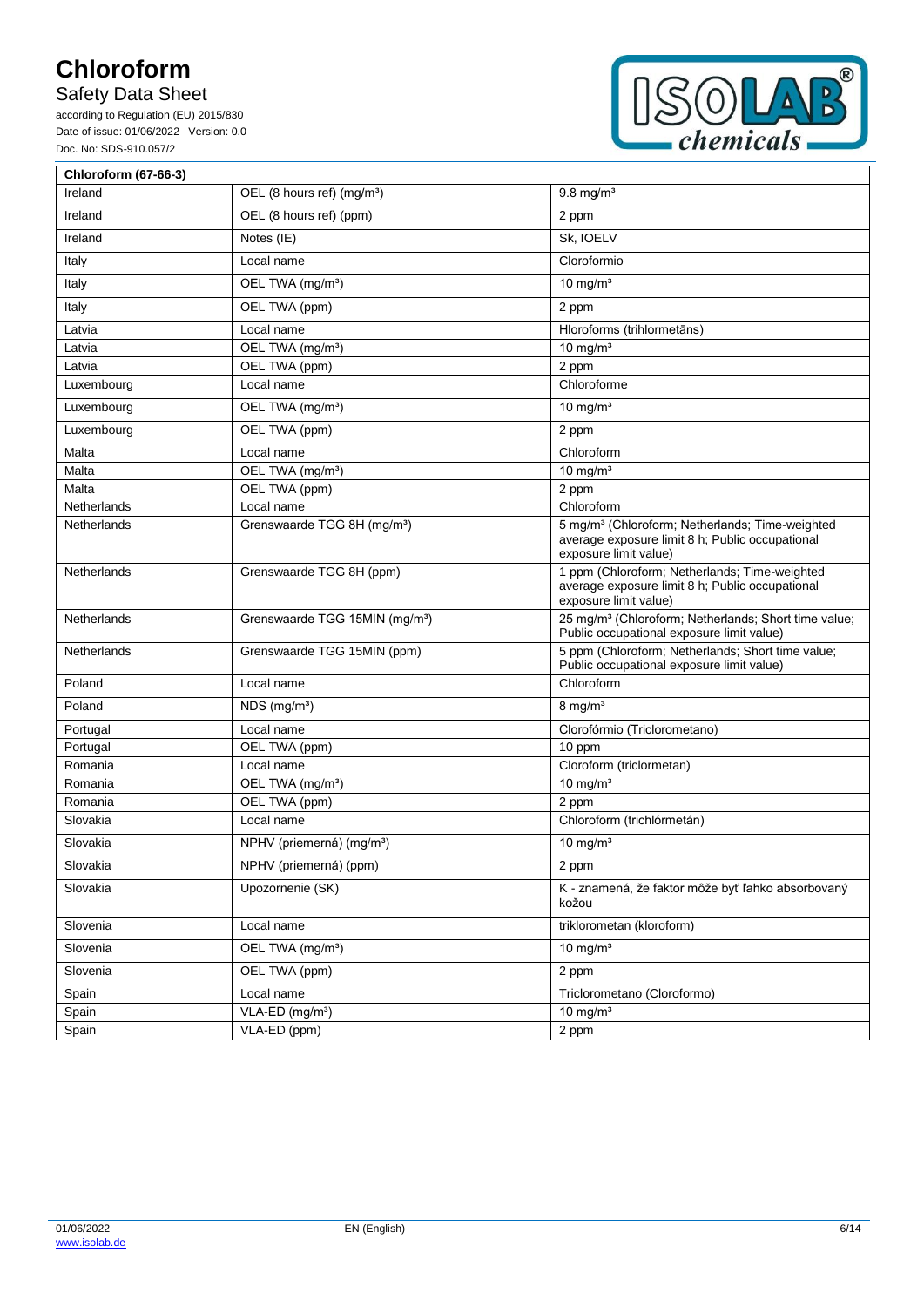# Safety Data Sheet



| <b>Chloroform (67-66-3)</b> |                                           |                                                                                                                                                                                                                                                                                                                                                                                                                                                                                                                                                                                                                                                                                                                                                                                                                                                                                                                                                                                                                                                                                                                                                                                                                                                                                                                                                                                                                                                                                                                                                                                                                |
|-----------------------------|-------------------------------------------|----------------------------------------------------------------------------------------------------------------------------------------------------------------------------------------------------------------------------------------------------------------------------------------------------------------------------------------------------------------------------------------------------------------------------------------------------------------------------------------------------------------------------------------------------------------------------------------------------------------------------------------------------------------------------------------------------------------------------------------------------------------------------------------------------------------------------------------------------------------------------------------------------------------------------------------------------------------------------------------------------------------------------------------------------------------------------------------------------------------------------------------------------------------------------------------------------------------------------------------------------------------------------------------------------------------------------------------------------------------------------------------------------------------------------------------------------------------------------------------------------------------------------------------------------------------------------------------------------------------|
| Spain                       | Notes                                     | r (Esta sustancia tiene establecidas restricciones a la<br>fabricación, la comercialización o el uso en los<br>términos especificados en el "Reglamento (CE) nº<br>1907/2006 sobre Registro, Evaluación, Autorización y<br>Restricción de sustancias y preparados químicos"<br>(REACH) de 18 de diciembre de 2006 (DOUE L 369<br>de 30 de diciembre de 2006). Las restricciones de una<br>sustancia pueden aplicarse a todos los usos o sólo a<br>usos concretos. El anexo XVII del Reglamento<br>REACH contiene la lista de todas las sustancias<br>restringidas y especifica los usos que se han<br>restringido), Vía dérmica (Indica que, en las<br>exposiciones a esta sustancia, la aportación por la vía<br>cutánea puede resultar significativa para el contenido<br>corporal total si no se adoptan medidas para prevenir<br>la absorción. En estas situaciones, es aconsejable la<br>utilización del control biológico para poder cuantificar<br>la cantidad global absorbida del contaminante. Para<br>más información véase el Apartado 5 de este<br>documento), VLI (Agente químico para el que la U.E.<br>estableció en su día un valor límite indicativo. Todos<br>estos agentes químicos figuran al menos en una de<br>las directivas de valores límite indicativos publicadas<br>hasta ahora (ver Anexo C. Bibliografía). Los estados<br>miembros disponen de un tiempo fijado en dichas<br>directivas para su transposición a los valores límites<br>de cada país miembro. Una vez adoptados, estos<br>valores tienen la misma validez que el resto de los<br>valores adoptados por el país). |
| Sweden                      | Local name                                | Kloroform                                                                                                                                                                                                                                                                                                                                                                                                                                                                                                                                                                                                                                                                                                                                                                                                                                                                                                                                                                                                                                                                                                                                                                                                                                                                                                                                                                                                                                                                                                                                                                                                      |
| Sweden                      | nivågränsvärde (NVG) (mg/m <sup>3</sup> ) | 10 mg/ $m3$                                                                                                                                                                                                                                                                                                                                                                                                                                                                                                                                                                                                                                                                                                                                                                                                                                                                                                                                                                                                                                                                                                                                                                                                                                                                                                                                                                                                                                                                                                                                                                                                    |
| Sweden                      | nivågränsvärde (NVG) (ppm)                | 2 ppm                                                                                                                                                                                                                                                                                                                                                                                                                                                                                                                                                                                                                                                                                                                                                                                                                                                                                                                                                                                                                                                                                                                                                                                                                                                                                                                                                                                                                                                                                                                                                                                                          |
| Sweden                      | kortidsvärde (KTV) (mg/m <sup>3</sup> )   | $25 \text{ mg/m}^3$                                                                                                                                                                                                                                                                                                                                                                                                                                                                                                                                                                                                                                                                                                                                                                                                                                                                                                                                                                                                                                                                                                                                                                                                                                                                                                                                                                                                                                                                                                                                                                                            |
| Sweden                      | kortidsvärde (KTV) (ppm)                  | 5 ppm                                                                                                                                                                                                                                                                                                                                                                                                                                                                                                                                                                                                                                                                                                                                                                                                                                                                                                                                                                                                                                                                                                                                                                                                                                                                                                                                                                                                                                                                                                                                                                                                          |
| Sweden                      | Anmärkning (SE)                           | C (Ämnet är cancerframkallande Risk för cancer finns<br>även vid annan exponering än via inandning. För vissa<br>cancerframkallande ämnen som inte har gränsvärden<br>gäller förbud eller tillståndskrav enligt föreskrifterna om<br>kemiska arbetsmiljörisker); H (Ämnet kan lätt upptas<br>genom huden Det föreskrivna gränsvärdet bedöms ge<br>tillräckligt skydd endast under förutsättning att huden<br>är skyddad mot exponering för ämnet ifråga); V<br>(Vägledande korttidsgränsvärde ska användas som ett<br>rekommenderat högsta värde som inte bör<br>överskridas)                                                                                                                                                                                                                                                                                                                                                                                                                                                                                                                                                                                                                                                                                                                                                                                                                                                                                                                                                                                                                                  |
| United Kingdom              | Local name                                | Chloroform                                                                                                                                                                                                                                                                                                                                                                                                                                                                                                                                                                                                                                                                                                                                                                                                                                                                                                                                                                                                                                                                                                                                                                                                                                                                                                                                                                                                                                                                                                                                                                                                     |
| United Kingdom              | WEL TWA (mg/m <sup>3</sup> )              | 9.9 mg/m <sup>3</sup> Chloroform; United Kingdom; Time-<br>weighted average exposure limit 8 h; Workplace<br>exposure limit (EH40/2005)                                                                                                                                                                                                                                                                                                                                                                                                                                                                                                                                                                                                                                                                                                                                                                                                                                                                                                                                                                                                                                                                                                                                                                                                                                                                                                                                                                                                                                                                        |
| United Kingdom              | WEL TWA (ppm)                             | 2 ppm Chloroform; United Kingdom; Time-weighted<br>average exposure limit 8 h; Workplace exposure limit<br>(EH40/2005)                                                                                                                                                                                                                                                                                                                                                                                                                                                                                                                                                                                                                                                                                                                                                                                                                                                                                                                                                                                                                                                                                                                                                                                                                                                                                                                                                                                                                                                                                         |
| United Kingdom              | Remark (WEL)                              | Sk (Can be absorbed through the skin. The assigned<br>substances are those for which there are concerns<br>that dermal absorption will lead to systemic toxicity)                                                                                                                                                                                                                                                                                                                                                                                                                                                                                                                                                                                                                                                                                                                                                                                                                                                                                                                                                                                                                                                                                                                                                                                                                                                                                                                                                                                                                                              |
| <b>Russian Federation</b>   | Local name                                | Трихлорметан+                                                                                                                                                                                                                                                                                                                                                                                                                                                                                                                                                                                                                                                                                                                                                                                                                                                                                                                                                                                                                                                                                                                                                                                                                                                                                                                                                                                                                                                                                                                                                                                                  |
| <b>Russian Federation</b>   | OEL Ceiling (mg/m <sup>3</sup> )          | 10 mg/ $m3$                                                                                                                                                                                                                                                                                                                                                                                                                                                                                                                                                                                                                                                                                                                                                                                                                                                                                                                                                                                                                                                                                                                                                                                                                                                                                                                                                                                                                                                                                                                                                                                                    |
| <b>Russian Federation</b>   | OEL TWA (mg/m <sup>3</sup> )              | $5$ mg/m <sup>3</sup>                                                                                                                                                                                                                                                                                                                                                                                                                                                                                                                                                                                                                                                                                                                                                                                                                                                                                                                                                                                                                                                                                                                                                                                                                                                                                                                                                                                                                                                                                                                                                                                          |
| Russian Federation          | Remark (RU)                               | 2 класс опасности - высокоопасное; п (пары и/или<br>газы); + (соединения, при работе с которыми<br>требуется специальная защита кожи и глаз; символ<br>проставлен вслед за наименованием вещества)                                                                                                                                                                                                                                                                                                                                                                                                                                                                                                                                                                                                                                                                                                                                                                                                                                                                                                                                                                                                                                                                                                                                                                                                                                                                                                                                                                                                             |
| Norway                      | Local name                                | Triklormetan (Kloroform)                                                                                                                                                                                                                                                                                                                                                                                                                                                                                                                                                                                                                                                                                                                                                                                                                                                                                                                                                                                                                                                                                                                                                                                                                                                                                                                                                                                                                                                                                                                                                                                       |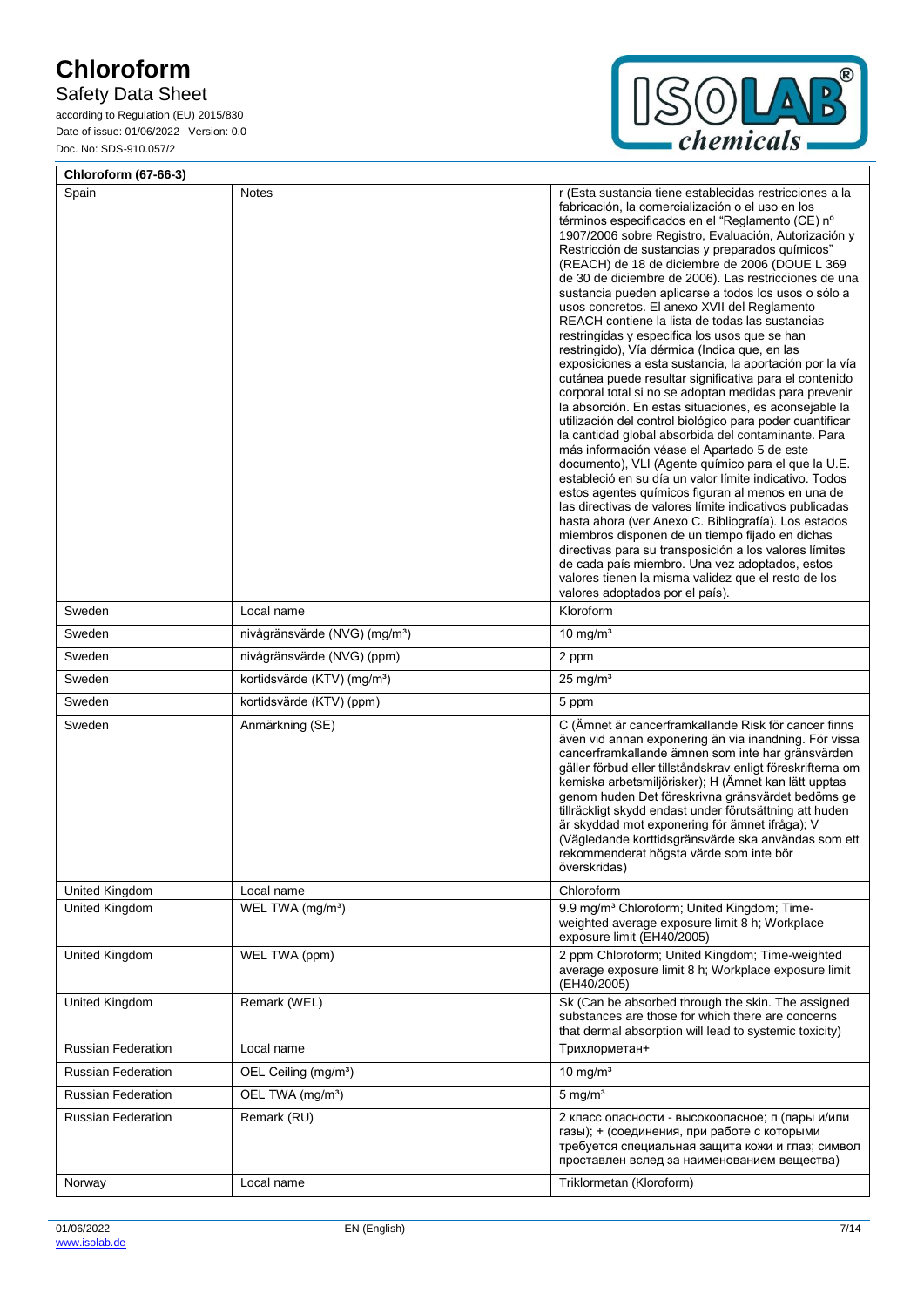## Safety Data Sheet

according to Regulation (EU) 2015/830 Date of issue: 01/06/2022 Version: 0.0 Doc. No: SDS-910.057/2



| Chloroform (67-66-3) |                                         |                                                                                                                                                                                                                                                                                                                                                                                                                                        |
|----------------------|-----------------------------------------|----------------------------------------------------------------------------------------------------------------------------------------------------------------------------------------------------------------------------------------------------------------------------------------------------------------------------------------------------------------------------------------------------------------------------------------|
| Norway               | Grenseverdier (AN) (mg/m <sup>3</sup> ) | 10 mg/ $m3$                                                                                                                                                                                                                                                                                                                                                                                                                            |
| Norway               | Grenseverdier (AN) (ppm)                | 2 ppm                                                                                                                                                                                                                                                                                                                                                                                                                                  |
| Norway               | Merknader (NO)                          | H (Kjemikalier som kan tas opp gjennom huden); K<br>(Kjemikalier som skal betraktes som<br>kreftfremkallende); R (Kjemikalier som skal betraktes<br>som reproduksjonstoksiske); E (EU har en veiledende<br>grenseverdi for stoffet)                                                                                                                                                                                                    |
| Switzerland          | Local name                              | Chloroform (s. Trichlormethan)                                                                                                                                                                                                                                                                                                                                                                                                         |
| Switzerland          | $VME$ (mg/m <sup>3</sup> )              | $2.5$ ma/m <sup>3</sup><br>$2.5 \text{ mg/m}^3$                                                                                                                                                                                                                                                                                                                                                                                        |
| Switzerland          | VME (ppm)                               | $0.5$ ppm<br>$0.5$ ppm                                                                                                                                                                                                                                                                                                                                                                                                                 |
| Switzerland          | $VLE$ (mg/m <sup>3</sup> )              | $5 \text{ mg/m}^3$<br>$5 \text{ mg/m}^3$                                                                                                                                                                                                                                                                                                                                                                                               |
| Switzerland          | VLE (ppm)                               | 1 ppm<br>1 ppm                                                                                                                                                                                                                                                                                                                                                                                                                         |
| Switzerland          | Remark (CH)                             | H C2 M2 R2 <sub>D</sub> SS <sub>C</sub> - Leber, Niere, OAW - DFG, HSE,<br>NIOSH, OSHA                                                                                                                                                                                                                                                                                                                                                 |
| Turkey               | Local name                              | Kloroform                                                                                                                                                                                                                                                                                                                                                                                                                              |
| Turkey               | OEL TWA (mg/m <sup>3</sup> )            | $10 \text{ mg/m}^3$                                                                                                                                                                                                                                                                                                                                                                                                                    |
| Turkey               | OEL TWA (ppm)                           | 2 ppm                                                                                                                                                                                                                                                                                                                                                                                                                                  |
| Turkey               | Comments                                | Deri                                                                                                                                                                                                                                                                                                                                                                                                                                   |
| Australia            | Local name                              | Chloroform                                                                                                                                                                                                                                                                                                                                                                                                                             |
| Australia            | TWA $(mg/m3)$                           | 10 mg/m <sup>3</sup> Synonym (Trichloromethane)                                                                                                                                                                                                                                                                                                                                                                                        |
| Australia            | TWA (ppm)                               | 2 ppm Synonym (Trichloromethane)                                                                                                                                                                                                                                                                                                                                                                                                       |
| Australia            | Remark (AU)                             | Carcinogenicity Category 2 - Suspected human<br>carcinogen. The classification of a chemical into this<br>category is on the basis of evidence from human and<br>animal studies, where the evidence is not sufficiently<br>convincing to place the chemical into Category 1 or<br>from limited evidence of carcinogenicity in human or<br>animal studies; Sk - Absorption through the skin may<br>be a significant source of exposure. |
| USA - ACGIH          | Local name                              | Chloroform                                                                                                                                                                                                                                                                                                                                                                                                                             |
| USA - ACGIH          | ACGIH TWA (ppm)                         | 10 ppm (Chloroform; USA; Time-weighted average<br>exposure limit 8 h; TLV - Adopted Value)                                                                                                                                                                                                                                                                                                                                             |
| USA - ACGIH          | Remark (ACGIH)                          | Liver dam; embryo/fetal dam                                                                                                                                                                                                                                                                                                                                                                                                            |
| USA - OSHA           | Local name                              | Chloroform (Trichloromethane)                                                                                                                                                                                                                                                                                                                                                                                                          |
| USA - OSHA           | OSHA PEL (Ceiling) (mg/m <sup>3</sup> ) | 240 mg/m <sup>3</sup>                                                                                                                                                                                                                                                                                                                                                                                                                  |
| USA - OSHA           | OSHA PEL (Ceiling) (ppm)                | 50 ppm                                                                                                                                                                                                                                                                                                                                                                                                                                 |

### **8.2. Exposure controls**

#### **Materials for protective clothing:**

GIVE EXCELLENT RESISTANCE: PVA. viton. GIVE GOOD RESISTANCE: No data available. GIVE LESS RESISTANCE: chlorinated polyethylene. neoprene. nitrile rubber. polyethylene. neoprene/natural rubber. nitrile rubber/PVC. GIVE POOR RESISTANCE: butyl rubber. natural rubber. PVC. styrene-butadiene rubber. neoprene/SBR

#### **Hand protection:**

Gloves

### **Eye protection:**

Safety glasses

#### **Skin and body protection:**

Head/neck protection. Protective clothing

#### **Respiratory protection:**

Gas mask with filter type AX at conc. in air > exposure limit. High vapour/gas concentration: self-contained respirator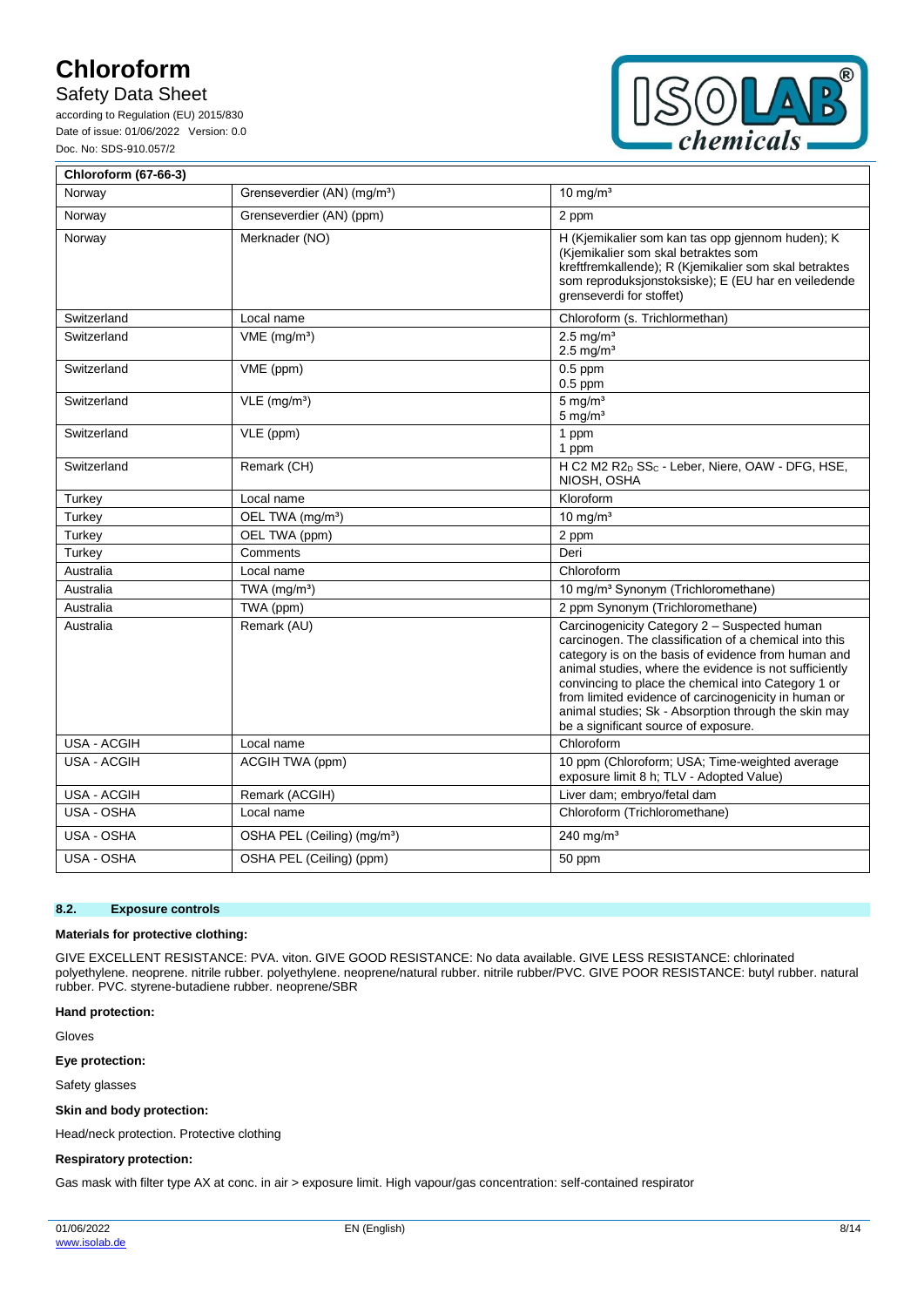# Safety Data Sheet



| <b>Device</b> | <b>Filter type</b>                                   | <b>Condition</b>                 | <b>Standard</b> |
|---------------|------------------------------------------------------|----------------------------------|-----------------|
| Gas mask      | Type AX - Low-boiling $(65 °C)$<br>organic compounds | If conc. in air > exposure limit |                 |



| <b>SECTION 9: Physical and chemical properties</b>            |                                                                                                                                                                                                                                                                                                                                                        |  |  |
|---------------------------------------------------------------|--------------------------------------------------------------------------------------------------------------------------------------------------------------------------------------------------------------------------------------------------------------------------------------------------------------------------------------------------------|--|--|
| Information on basic physical and chemical properties<br>9.1. |                                                                                                                                                                                                                                                                                                                                                        |  |  |
| Physical state                                                | $:$ Liquid                                                                                                                                                                                                                                                                                                                                             |  |  |
| Appearance                                                    | : Liquid.                                                                                                                                                                                                                                                                                                                                              |  |  |
| Molecular mass                                                | : 119.38 g/mol                                                                                                                                                                                                                                                                                                                                         |  |  |
| Colour                                                        | : Colourless.                                                                                                                                                                                                                                                                                                                                          |  |  |
| Odour                                                         | Sweet odour. Ether-like odour.                                                                                                                                                                                                                                                                                                                         |  |  |
| Odour threshold                                               | : $133 - 276$ ppm<br>648 - 1344 mg/m <sup>3</sup>                                                                                                                                                                                                                                                                                                      |  |  |
| рH                                                            | : No data available                                                                                                                                                                                                                                                                                                                                    |  |  |
| Relative evaporation rate (butylacetate=1)                    | : 11.6                                                                                                                                                                                                                                                                                                                                                 |  |  |
| Relative evaporation rate (ether=1)                           | : 1.9                                                                                                                                                                                                                                                                                                                                                  |  |  |
| Melting point                                                 | $: -63 °C$                                                                                                                                                                                                                                                                                                                                             |  |  |
| Freezing point                                                | : No data available                                                                                                                                                                                                                                                                                                                                    |  |  |
| Boiling point                                                 | 61 °C                                                                                                                                                                                                                                                                                                                                                  |  |  |
| Flash point                                                   | : No data available                                                                                                                                                                                                                                                                                                                                    |  |  |
| Critical temperature                                          | 263 °C                                                                                                                                                                                                                                                                                                                                                 |  |  |
| Auto-ignition temperature                                     | : $> 600 °C$ (1013 hPa)                                                                                                                                                                                                                                                                                                                                |  |  |
| Decomposition temperature                                     | No data available                                                                                                                                                                                                                                                                                                                                      |  |  |
| Flammability (solid, gas)                                     | No data available                                                                                                                                                                                                                                                                                                                                      |  |  |
| Vapour pressure                                               | : 211 hPa (20 $^{\circ}$ C)                                                                                                                                                                                                                                                                                                                            |  |  |
| Critical pressure                                             | $: 54702$ hPa                                                                                                                                                                                                                                                                                                                                          |  |  |
| Relative vapour density at 20 °C                              | -4.1<br>÷                                                                                                                                                                                                                                                                                                                                              |  |  |
| Relative density                                              | : $1.47(20 °C)$                                                                                                                                                                                                                                                                                                                                        |  |  |
| Density                                                       | 1470 kg/m <sup>3</sup> (20 °C)                                                                                                                                                                                                                                                                                                                         |  |  |
| Solubility                                                    | Poorly soluble in water. Substance sinks in water. Soluble in ethanol. Soluble in ether. Soluble<br>in acetone. Soluble in oil. Soluble in carbondisulfide. Soluble in petroleum spirit. Soluble in<br>naphtha. Soluble in tetrachloromethane.<br>Water: 0.8 g/100ml (23 °C, poorly soluble)<br>Ethanol: soluble<br>Ether: soluble<br>Acetone: soluble |  |  |
| Log Pow                                                       | 1.97 (Experimental value; 20 °C)                                                                                                                                                                                                                                                                                                                       |  |  |
| Viscosity, kinematic                                          | No data available                                                                                                                                                                                                                                                                                                                                      |  |  |
| Viscosity, dynamic                                            | No data available                                                                                                                                                                                                                                                                                                                                      |  |  |
| <b>Explosive properties</b>                                   | No data available                                                                                                                                                                                                                                                                                                                                      |  |  |
| Oxidising properties                                          | No data available                                                                                                                                                                                                                                                                                                                                      |  |  |
| Explosive limits                                              | No data available                                                                                                                                                                                                                                                                                                                                      |  |  |
| 9.2.<br><b>Other information</b>                              |                                                                                                                                                                                                                                                                                                                                                        |  |  |
| Specific conductivity                                         | : < $10000$ pS/m                                                                                                                                                                                                                                                                                                                                       |  |  |
| Saturation concentration                                      | 1045 g/m <sup>3</sup>                                                                                                                                                                                                                                                                                                                                  |  |  |
| VOC content                                                   | 100 %                                                                                                                                                                                                                                                                                                                                                  |  |  |
| Other properties                                              | Gas/vapour heavier than air at 20°C. Clear. Volatile. No data available. May generate<br>electrostatic charges.                                                                                                                                                                                                                                        |  |  |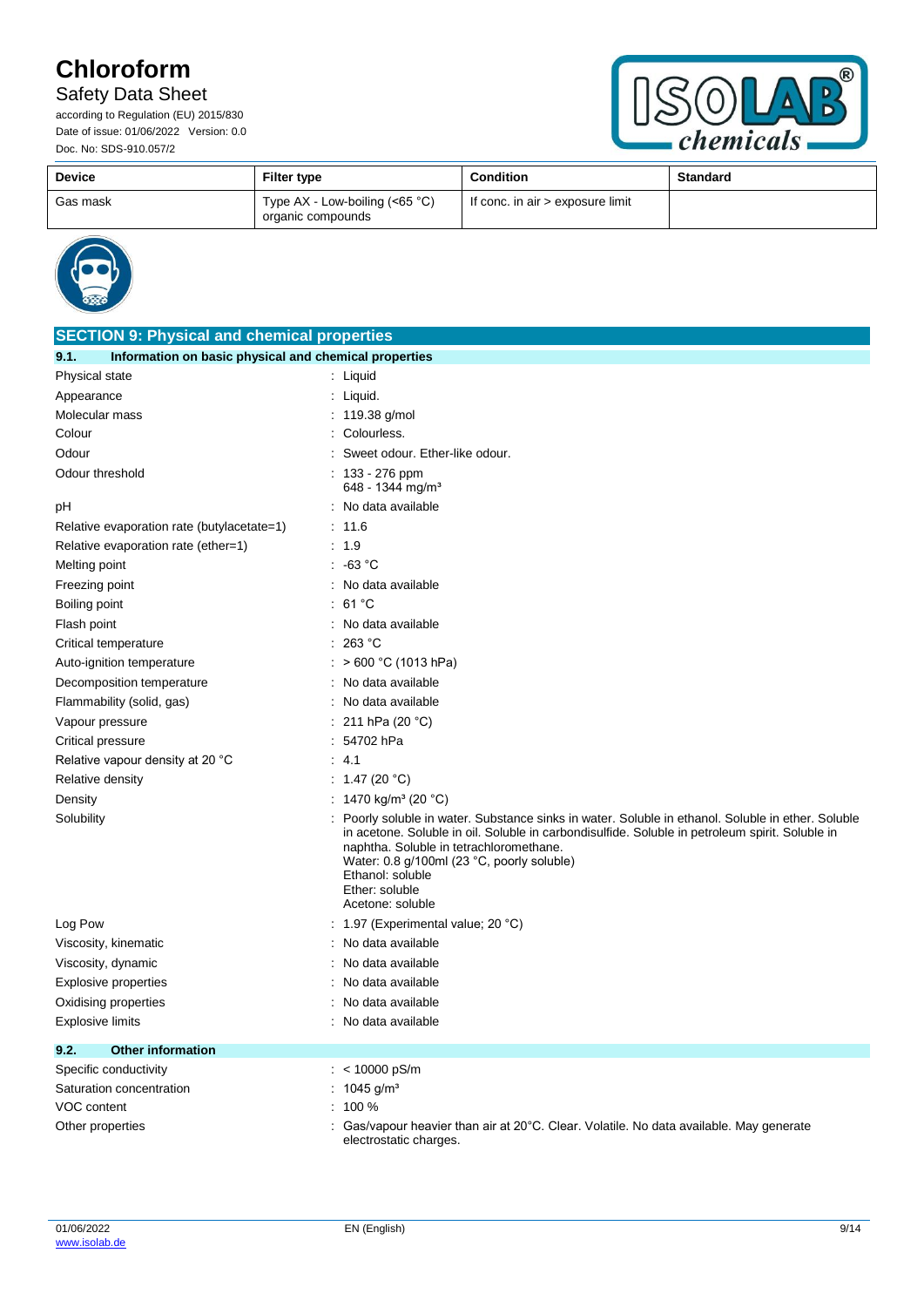# Safety Data Sheet

according to Regulation (EU) 2015/830 Date of issue: 01/06/2022 Version: 0.0 Doc. No: SDS-910.057/2

## **SECTION 10: Stability and reactivity**



## **10.1. Reactivity**

Violent to explosive reaction with many compounds: release of heat. Decomposes slowly on exposure to light and on exposure to air: release of toxic and corrosive gases/vapours (phosgene, chlorine, hydrogen chloride). Reacts with (strong) oxidizers: release of toxic and corrosive gases/vapours (phosgene, chlorine).

### **10.2. Chemical stability**

Unstable on exposure to light. Unstable on exposure to air.

## **10.3. Possibility of hazardous reactions**

No additional information available

## **10.4. Conditions to avoid**

No additional information available

### **10.5. Incompatible materials**

No additional information available

### **10.6. Hazardous decomposition products**

No additional information available

**SECTION 11: Toxicological information**

| SECTION TT: TOXICOlOGICAL INTOITIATION        |                                                                                                                                                                                                       |  |  |
|-----------------------------------------------|-------------------------------------------------------------------------------------------------------------------------------------------------------------------------------------------------------|--|--|
| 11.1.<br>Information on toxicological effects |                                                                                                                                                                                                       |  |  |
| Acute toxicity                                | Inhalation: Toxic if inhaled. Oral: Harmful if swallowed.                                                                                                                                             |  |  |
| <b>Chloroform (67-66-3)</b>                   |                                                                                                                                                                                                       |  |  |
| LD50 oral rat                                 | 695 mg/kg (Rat: OECD 401: Acute Oral Toxicity: Experimental value: 908 mg/kg bodyweight:<br>Rat; OECD 401: Acute Oral Toxicity; Experimental value; 1117 mg/kg bodyweight; Rat)                       |  |  |
| LD50 dermal rabbit                            | > 20000 mg/kg (Rabbit; No reliable data available; >3980 mg/kg bodyweight; Rabbit)                                                                                                                    |  |  |
| LC50 inhalation rat (mg/l)                    | 48 mg/l/4h (Rat; Literature study)                                                                                                                                                                    |  |  |
| Skin corrosion/irritation                     | Causes skin irritation.                                                                                                                                                                               |  |  |
| Serious eye damage/irritation                 | Causes serious eye irritation.                                                                                                                                                                        |  |  |
| Respiratory or skin sensitisation             | Not classified                                                                                                                                                                                        |  |  |
| Germ cell mutagenicity                        | Not classified                                                                                                                                                                                        |  |  |
| Carcinogenicity                               | Suspected of causing cancer.                                                                                                                                                                          |  |  |
| Reproductive toxicity                         | Suspected of damaging the unborn child.                                                                                                                                                               |  |  |
| STOT-single exposure                          | Not classified                                                                                                                                                                                        |  |  |
| STOT-repeated exposure                        | Causes damage to organs through prolonged or repeated exposure.                                                                                                                                       |  |  |
| Aspiration hazard                             | : Not classified                                                                                                                                                                                      |  |  |
| IARC group                                    | : 2B                                                                                                                                                                                                  |  |  |
| <b>SECTION 12: Ecological information</b>     |                                                                                                                                                                                                       |  |  |
| 12.1.<br><b>Toxicity</b>                      |                                                                                                                                                                                                       |  |  |
| Ecology - general                             | Not classified as dangerous for the environment according to the criteria of Regulation (EC) No<br>1272/2008.                                                                                         |  |  |
| Ecology - air                                 | Not classified as dangerous for the ozone layer (Regulation (EC) No 1005/2009). Not included<br>in the list of fluorinated greenhouse gases (Regulation (EC) No 842/2006). TA-Luft Klasse<br>5.2.5/l. |  |  |

| Ecology - water             | : Ground water pollutant. Harmful to fishes. Harmful to invertebrates (Daphnia). Harmful to algae.        |
|-----------------------------|-----------------------------------------------------------------------------------------------------------|
| <b>Chloroform (67-66-3)</b> |                                                                                                           |
| LC50 fish 1                 | 18.2 ppm (LC50; ASTM; 96 h; Oncorhynchus mykiss; Flow-through system; Fresh water;<br>Experimental value) |
| EC50 Daphnia 2              | 152.5 mg/l (EC50; US EPA; 48 h; Daphnia magna; Static system; Salt water; Experimental<br>value)          |

| 12.2.<br>Persistence and degradability |                                                                                                          |
|----------------------------------------|----------------------------------------------------------------------------------------------------------|
| <b>Chloroform (67-66-3)</b>            |                                                                                                          |
| Persistence and degradability          | Not readily biodegradable in water. Non degradable in the soil. Low potential for adsorption in<br>soil. |
| <b>ThOD</b>                            | $0.33 - 1.35$ g $O2/g$ substance                                                                         |
| 01/06/2022                             | 10/14<br>EN (English)                                                                                    |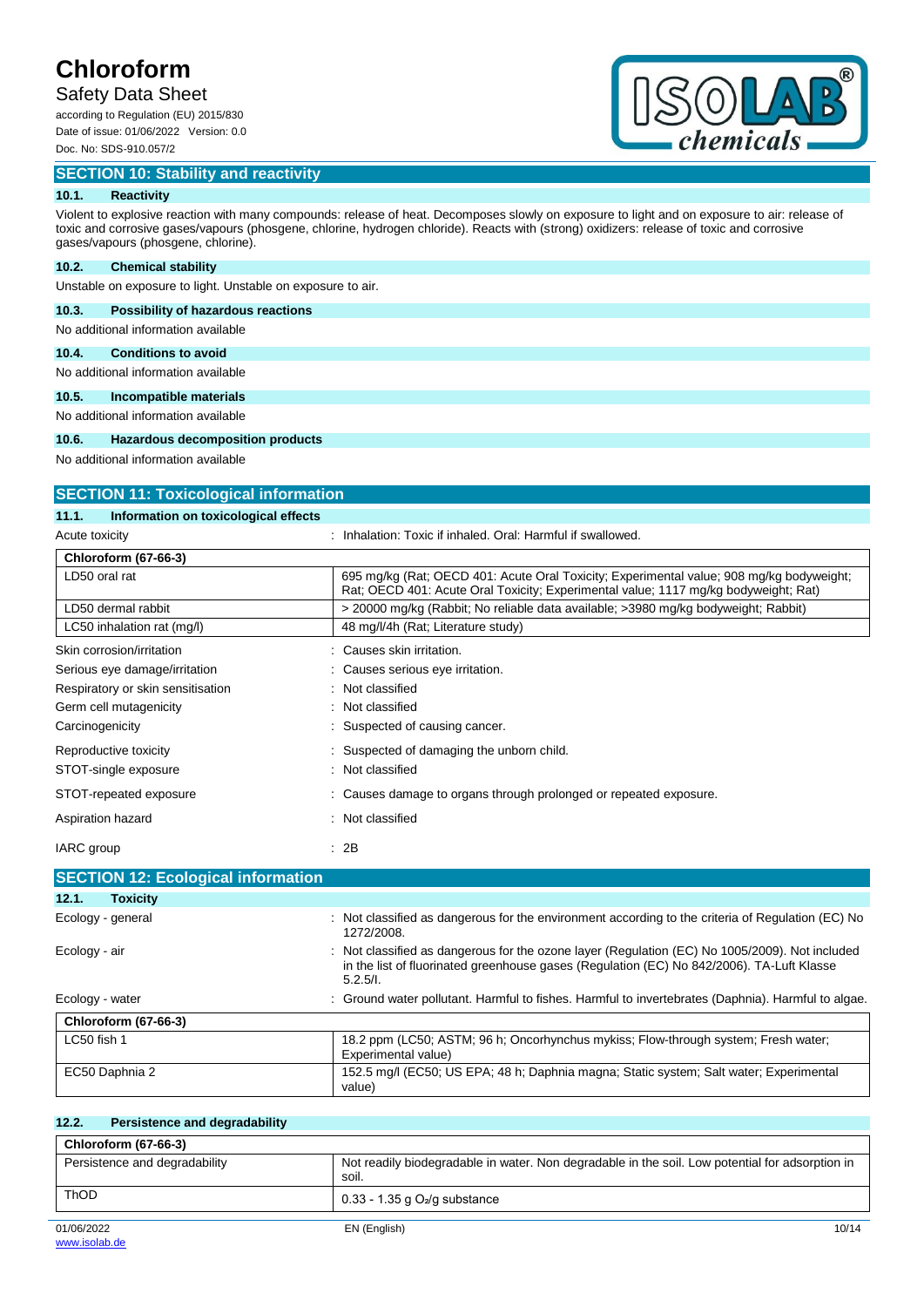## Safety Data Sheet

according to Regulation (EU) 2015/830 Date of issue: 01/06/2022 Version: 0.0 Doc. No: SDS-910.057/2



## **Chloroform (67-66-3)** BOD (% of ThOD) 0.015 - 0.06 **12.3. Bioaccumulative potential Chloroform (67-66-3)** BCF fish 2 1.4 - 4.7 (BCF; OECD 305: Bioconcentration: Flow-Through Fish Test; 42 days; Cyprinus carpio; Flow-through system; Fresh water; Experimental value) Log Pow  $\vert$  1.97 (Experimental value; 20 °C) Bioaccumulative potential Low potential for bioaccumulation (BCF < 500).

## **12.4. Mobility in soil**

| Chloroform (67-66-3) |                                                                                         |
|----------------------|-----------------------------------------------------------------------------------------|
| Surface tension      | $0.0271$ N/m (20 °C)                                                                    |
| Log Koc              | Koc, Other; 86.7-367; Experimental value; log Koc; Other; 1.94-2.56; Experimental value |
| Ecology - soil       | May be harmful to plant growth, blooming and fruit formation.                           |

## **12.5. Results of PBT and vPvB assessment**

No additional information available

### **12.6. Other adverse effects**

No additional information available

| <b>SECTION 13: Disposal considerations</b> |                                                                                                                                                                                                                                                                                                                                                                                                                                                                                                                                                                                                                                                                                                                                                                                                                                         |
|--------------------------------------------|-----------------------------------------------------------------------------------------------------------------------------------------------------------------------------------------------------------------------------------------------------------------------------------------------------------------------------------------------------------------------------------------------------------------------------------------------------------------------------------------------------------------------------------------------------------------------------------------------------------------------------------------------------------------------------------------------------------------------------------------------------------------------------------------------------------------------------------------|
| Waste treatment methods<br>13.1.           |                                                                                                                                                                                                                                                                                                                                                                                                                                                                                                                                                                                                                                                                                                                                                                                                                                         |
| Product/Packaging disposal recommendations | : Remove waste in accordance with local and/or national regulations. Hazardous waste shall not<br>be mixed together with other waste. Different types of hazardous waste shall not be mixed<br>together if this may entail a risk of pollution or create problems for the further management of<br>the waste. Hazardous waste shall be managed responsibly. All entities that store, transport or<br>handle hazardous waste shall take the necessary measures to prevent risks of pollution or<br>damage to people or animals. Recycle by distillation. Dissolve or mix with a combustible<br>solvent. Remove to an incinerator for chlorinated waste materials with energy recovery. Do not<br>discharge into drains or the environment. Do not discharge into surface water (Directive<br>2000/60/EC, Council Decision 2455/2001/EC). |
| Additional information                     | : LWCA (the Netherlands): KGA category 04. Hazardous waste according to Directive<br>2008/98/EC.                                                                                                                                                                                                                                                                                                                                                                                                                                                                                                                                                                                                                                                                                                                                        |
| European List of Waste (LoW) code          | : 07 01 03 <sup>*</sup> - organic halogenated solvents, washing liquids and mother liquors                                                                                                                                                                                                                                                                                                                                                                                                                                                                                                                                                                                                                                                                                                                                              |

## **SECTION 14: Transport information**

| In accordance with ADR / RID / IMDG / IATA / ADN |                                                               |                                       |                                      |                                       |
|--------------------------------------------------|---------------------------------------------------------------|---------------------------------------|--------------------------------------|---------------------------------------|
| <b>ADR</b>                                       | <b>IMDG</b>                                                   | <b>IATA</b>                           | <b>ADN</b>                           | <b>RID</b>                            |
| 14.1.<br><b>UN number</b>                        |                                                               |                                       |                                      |                                       |
| 1888                                             | 1888                                                          | 1888                                  | 1888                                 | 1888                                  |
| 14.2.<br>UN proper shipping name                 |                                                               |                                       |                                      |                                       |
| <b>CHLOROFORM</b>                                | <b>CHLOROFORM</b>                                             | Chloroform                            | <b>CHLOROFORM</b>                    | <b>CHLOROFORM</b>                     |
| <b>Transport document description</b>            |                                                               |                                       |                                      |                                       |
| UN 1888 CHLOROFORM,<br>6.1, III, $(E)$           | UN 1888 CHLOROFORM,<br>$6.1$ , III                            | UN 1888 Chloroform, 6.1,<br>Ш         | UN 1888 CHLOROFORM,<br>$6.1$ , III   | UN 1888 CHLOROFORM,<br>$6.1,$ III     |
| 14.3.<br><b>Transport hazard class(es)</b>       |                                                               |                                       |                                      |                                       |
| 6.1                                              | 6.1                                                           | 6.1                                   | 6.1                                  | 6.1                                   |
|                                                  |                                                               |                                       |                                      |                                       |
| 14.4.<br><b>Packing group</b>                    |                                                               |                                       |                                      |                                       |
| III                                              | Ш                                                             | $\mathbf{III}$                        | III                                  | Ш                                     |
| 14.5.<br><b>Environmental hazards</b>            |                                                               |                                       |                                      |                                       |
| Dangerous for the<br>environment : No            | Dangerous for the<br>environment : No<br>Marine pollutant: No | Dangerous for the<br>environment : No | Dangerous for the<br>environment: No | Dangerous for the<br>environment : No |
| No supplementary information available           |                                                               |                                       |                                      |                                       |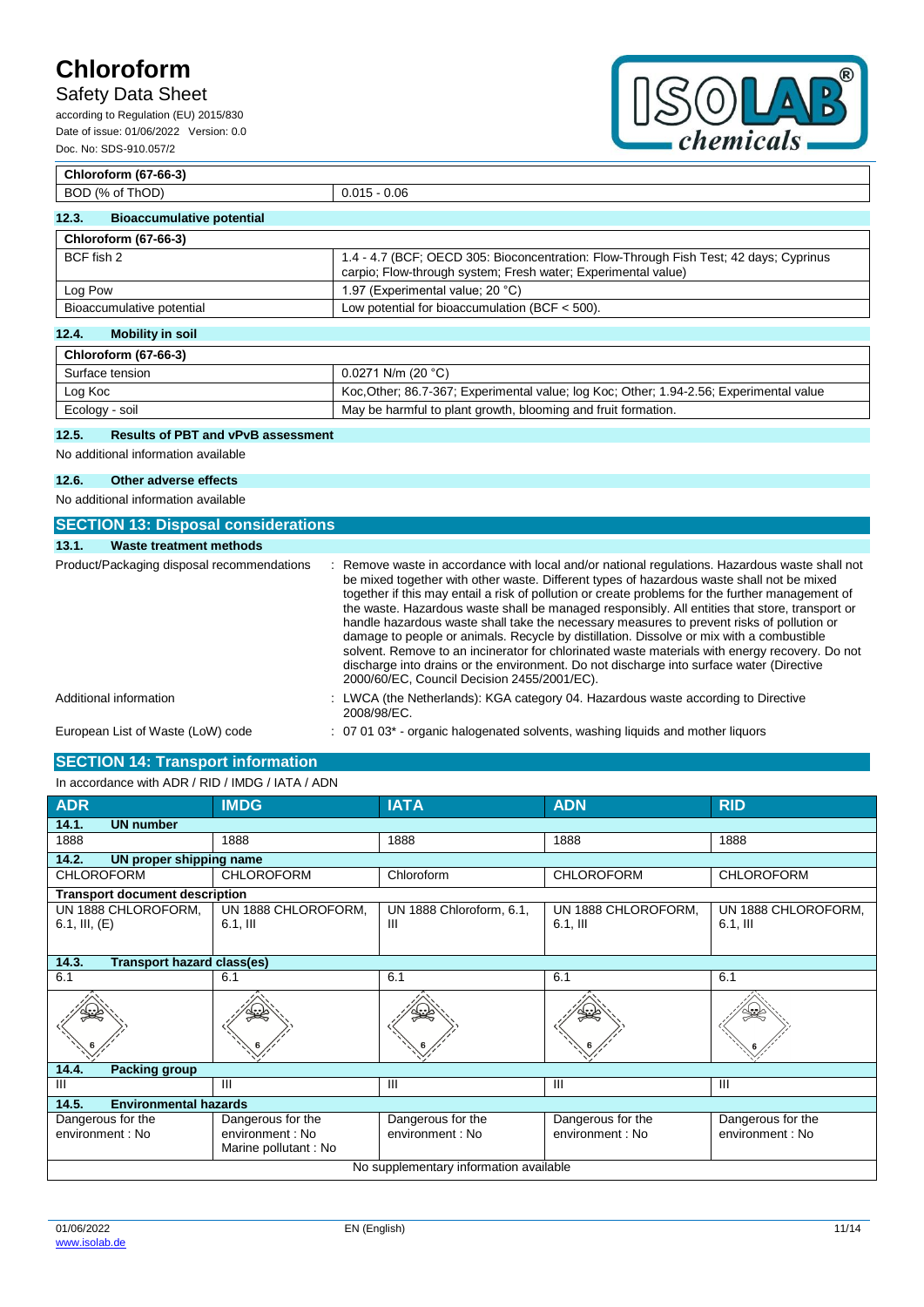# Safety Data Sheet

according to Regulation (EU) 2015/830 Date of issue: 01/06/2022 Version: 0.0 Doc. No: SDS-910.057/2

## **14.6. Special precautions for user**



| - Overland transport                                                       |                                                                                                                                                                                                                |
|----------------------------------------------------------------------------|----------------------------------------------------------------------------------------------------------------------------------------------------------------------------------------------------------------|
| Classification code (ADR)                                                  | : T1                                                                                                                                                                                                           |
| Limited quantities (ADR)                                                   | 5 <sub>l</sub>                                                                                                                                                                                                 |
| Excepted quantities (ADR)                                                  | $\therefore$ E1                                                                                                                                                                                                |
| Packing instructions (ADR)                                                 | : P001, IBC03, LP01, R001                                                                                                                                                                                      |
| Mixed packing provisions (ADR)                                             | : MP19                                                                                                                                                                                                         |
| Portable tank and bulk container instructions<br>(ADR)                     | $\therefore$ T7                                                                                                                                                                                                |
| Portable tank and bulk container special<br>provisions (ADR)               | $\therefore$ TP2                                                                                                                                                                                               |
| Tank code (ADR)                                                            | : L4BH                                                                                                                                                                                                         |
| Tank special provisions (ADR)                                              | : TU15, TE19                                                                                                                                                                                                   |
| Vehicle for tank carriage                                                  | : AT                                                                                                                                                                                                           |
| Transport category (ADR)                                                   | $\therefore$ 2                                                                                                                                                                                                 |
| Special provisions for carriage - Packages<br>(ADR)                        | $\therefore$ V12                                                                                                                                                                                               |
| Special provisions for carriage - Loading,<br>unloading and handling (ADR) | : CV13, CV28                                                                                                                                                                                                   |
| Special provisions for carriage - Operation<br>(ADR)                       | : S9                                                                                                                                                                                                           |
| Hazard identification number (Kemler No.)                                  | $\therefore 60$                                                                                                                                                                                                |
| Orange plates                                                              | ÷<br>60<br>1888                                                                                                                                                                                                |
| Tunnel restriction code (ADR)                                              | ÷Е                                                                                                                                                                                                             |
| EAC code                                                                   | : 2Z                                                                                                                                                                                                           |
|                                                                            |                                                                                                                                                                                                                |
| - Transport by sea                                                         |                                                                                                                                                                                                                |
| Transport regulations (IMDG)                                               | Subject<br>: 5L                                                                                                                                                                                                |
| Limited quantities (IMDG)<br>Excepted quantities (IMDG)                    | $\therefore$ E1                                                                                                                                                                                                |
| Packing instructions (IMDG)                                                | : P001, LP01                                                                                                                                                                                                   |
| IBC packing instructions (IMDG)                                            | IBC03                                                                                                                                                                                                          |
| Tank instructions (IMDG)                                                   | T7                                                                                                                                                                                                             |
| Tank special provisions (IMDG)                                             | TP <sub>2</sub>                                                                                                                                                                                                |
| EmS-No. (Fire)                                                             | $-F-A$                                                                                                                                                                                                         |
| EmS-No. (Spillage)                                                         | S-A                                                                                                                                                                                                            |
| Stowage category (IMDG)                                                    | $\therefore$ A                                                                                                                                                                                                 |
| Stowage and handling (IMDG)                                                | $:$ SW2                                                                                                                                                                                                        |
| Properties and observations (IMDG)                                         | : Colourless, volatile liquid. Boiling point: 61°C. Non-flammable. When involved in a fire, evolves<br>extremely toxic fumes (phosgene). Toxic if swallowed, by skin contact or by<br>inhalation. Anaesthetic. |
| MFAG-No                                                                    | : 151                                                                                                                                                                                                          |
| - Air transport                                                            |                                                                                                                                                                                                                |
| Transport regulations (IATA)                                               | : Subject to the provisions                                                                                                                                                                                    |
| PCA Excepted quantities (IATA)                                             | $\therefore$ E1                                                                                                                                                                                                |
| PCA Limited quantities (IATA)                                              | : Y680                                                                                                                                                                                                         |
| PCA limited quantity max net quantity (IATA)                               | $\cdot$ 2L                                                                                                                                                                                                     |
| PCA packing instructions (IATA)                                            | .680                                                                                                                                                                                                           |
| PCA max net quantity (IATA)                                                | .60L                                                                                                                                                                                                           |
| CAO packing instructions (IATA)                                            | .680                                                                                                                                                                                                           |
| CAO max net quantity (IATA)                                                | : 220L                                                                                                                                                                                                         |
| ERG code (IATA)                                                            | .6A                                                                                                                                                                                                            |
|                                                                            |                                                                                                                                                                                                                |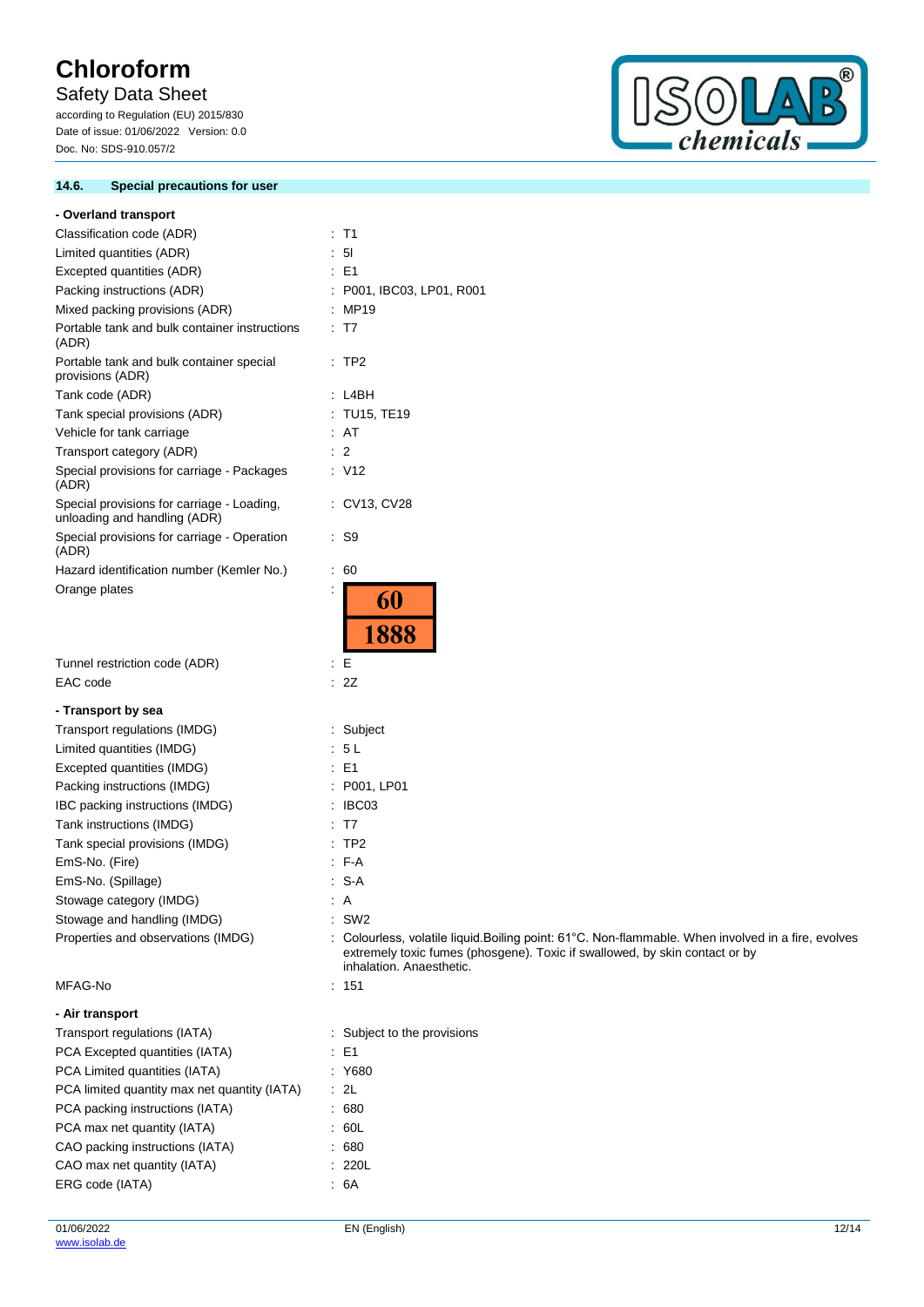## Safety Data Sheet

according to Regulation (EU) 2015/830 Date of issue: 01/06/2022 Version: 0.0 Doc. No: SDS-910.057/2



| - Inland waterway transport                                                |                         |
|----------------------------------------------------------------------------|-------------------------|
| Classification code (ADN)                                                  | $:$ T1                  |
| Special provisions (ADN)                                                   | 802                     |
| Limited quantities (ADN)                                                   | : 5L                    |
| Excepted quantities (ADN)                                                  | $E = F1$                |
| Carriage permitted (ADN)                                                   | $\pm$ T                 |
| Equipment required (ADN)                                                   | $:$ PP, EP, TOX, A      |
| Ventilation (ADN)                                                          | : VE02                  |
| Number of blue cones/lights (ADN)                                          | 0                       |
| - Rail transport                                                           |                         |
| Transport regulations (RID)                                                | : Subject               |
| Classification code (RID)                                                  | $:$ T1                  |
| Limited quantities (RID)                                                   | : 5L                    |
| Excepted quantities (RID)                                                  | $E = 51$                |
| Packing instructions (RID)                                                 | P001, IBC03, LP01, R001 |
| Mixed packing provisions (RID)                                             | MP19                    |
| Portable tank and bulk container instructions<br>(RID)                     | T <sub>7</sub>          |
| Portable tank and bulk container special<br>provisions (RID)               | TP <sub>2</sub>         |
| Tank codes for RID tanks (RID)                                             | L4BH                    |
| Special provisions for RID tanks (RID)                                     | : TU15                  |
| Transport category (RID)                                                   | $\therefore$ 2          |
| Special provisions for carriage - Packages<br>(RID)                        | : W12                   |
| Special provisions for carriage - Loading,<br>unloading and handling (RID) | : CW13, CW28, CW31      |
| Colis express (express parcels) (RID)                                      | CE <sub>8</sub>         |
| Hazard identification number (RID)                                         | 60                      |

## **14.7. Transport in bulk according to Annex II of Marpol and the IBC Code**

Not applicable

**SECTION 15: Regulatory information**

| 15.1.                                                                          |                                               | Safety, health and environmental regulations/legislation specific for the substance or mixture                                            |
|--------------------------------------------------------------------------------|-----------------------------------------------|-------------------------------------------------------------------------------------------------------------------------------------------|
| 15.1.1.                                                                        | <b>EU-Regulations</b>                         |                                                                                                                                           |
|                                                                                | No REACH Annex XVII restrictions              |                                                                                                                                           |
|                                                                                | Chloroform is not on the REACH Candidate List |                                                                                                                                           |
|                                                                                | Chloroform is not on the REACH Annex XIV List |                                                                                                                                           |
| VOC content                                                                    |                                               | $: 100 \%$                                                                                                                                |
| 15.1.2.                                                                        | <b>National regulations</b>                   |                                                                                                                                           |
| Germany                                                                        |                                               |                                                                                                                                           |
|                                                                                | VwVwS Annex reference                         | : Water hazard class (WGK) 3, severe hazard to waters (Classification according to VwVwS,<br>Annex 1 or 2; ID No. 54)                     |
| <b>WGK</b> remark                                                              |                                               | : Classification water polluting in compliance with Verwaltungsvorschrift wassergefährdender<br>Stoffe (VwVwS) of 27 July 2005 (Anhang 2) |
| 12th Ordinance Implementing the Federal<br>Immission Control Act - 12. BlmSchV |                                               | : Is not subject of the 12. BlmSchV (Hazardous Incident Ordinance)                                                                        |
| <b>Netherlands</b>                                                             |                                               |                                                                                                                                           |
|                                                                                | Waterbezwaarlijkheid                          | : 1 - Black list substance                                                                                                                |
|                                                                                | SZW-lijst van kankerverwekkende stoffen       | : The substance is not listed                                                                                                             |
| SZW-lijst van mutagene stoffen                                                 |                                               | : The substance is not listed                                                                                                             |